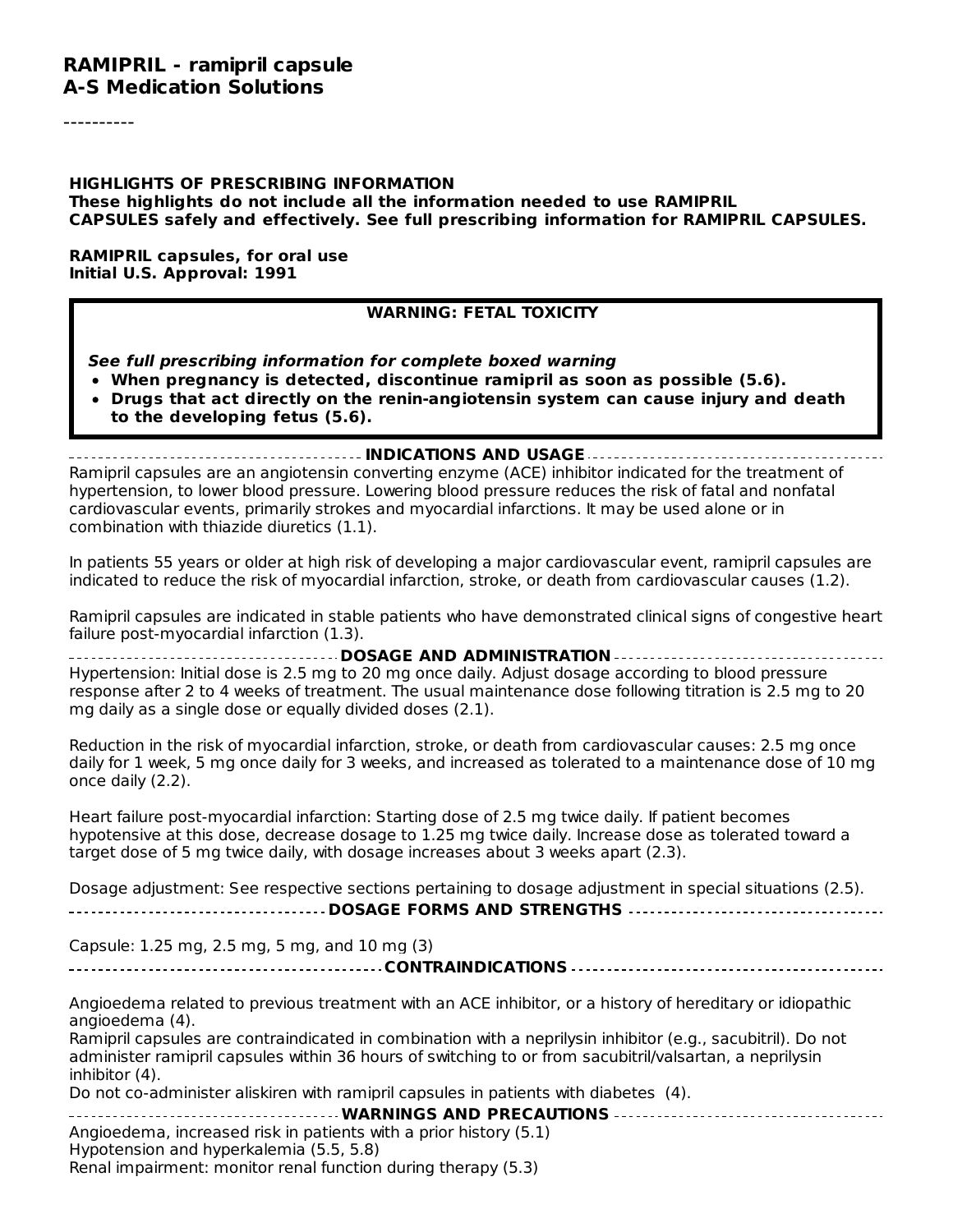Renal impairment: monitor renal function during therapy (5.3) Avoid concomitant use of an ACE inhibitor and angiotensin blocker (5.7) Rare cholestatic jaundice and hepatic failure (5.2) Rare neutropenia and agranulocytosis (5.4)

**ADVERSE REACTIONS** The most common adverse reactions in patients with hypertension included headache, dizziness, fatigue, and cough (6.1).

#### **To report SUSPECTED ADVERSE REACTIONS, contact Rising Health, LLC at 1-833-395-6928 or FDA at 1-800-FDA-1088 or www.fda.gov/medwatch.**

**DRUG INTERACTIONS** Diuretics: Possibility of excessive hypotension (7.1). Lithium: Use with caution (7.4). Gold: Nitritoid reactions have been reported (7.5). NSAIDs use may lead to increased risk of renal impairment and loss of antihypertensive effect (7.6). mTOR inhibitor or neprilysin inhibitor use may increase angioedema risk (7.7). **USE IN SPECIFIC POPULATIONS** Pregnancy: Discontinue drug if pregnancy is detected (5.6, 8.1).

Nursing mothers: Ramipril use is not recommended in nursing mothers (8.3).

#### **See 17 for PATIENT COUNSELING INFORMATION.**

**Revised: 9/2021**

## **FULL PRESCRIBING INFORMATION: CONTENTS\* WARNING: FETAL TOXICITY**

#### **1 INDICATIONS AND USAGE**

1.1 Hypertension

1.2 Reduction in the Risk of Myocardial Infarction, Stroke, and Death from

Cardiovascular Causes

1.3 Heart Failure Post-Myocardial Infarction

#### **2 DOSAGE AND ADMINISTRATION**

2.1 Hypertension

2.2 Reduction in Risk of Myocardial Infarction, Stroke, and Death from Cardiovascular Causes

- 2.3 Heart Failure Post-Myocardial Infarction
- 2.4 General Dosing Information
- 2.5 Dosage Adjustment

### **3 DOSAGE FORMS AND STRENGTHS**

### **4 CONTRAINDICATIONS**

### **5 WARNINGS AND PRECAUTIONS**

- 5.1 Anaphylactoid and Possibly Related Reactions
- 5.2 Hepatic Failure and Impaired Liver Function
- 5.3 Renal Impairment
- 5.4 Neutropenia and Agranulocytosis
- 5.5 Hypotension
- 5.6 Fetal Toxicity
- 5.7 Dual Blockade of the Renin-Angiotensin System
- 5.8 Hyperkalemia
- 5.9 Cough

#### **6 ADVERSE REACTIONS**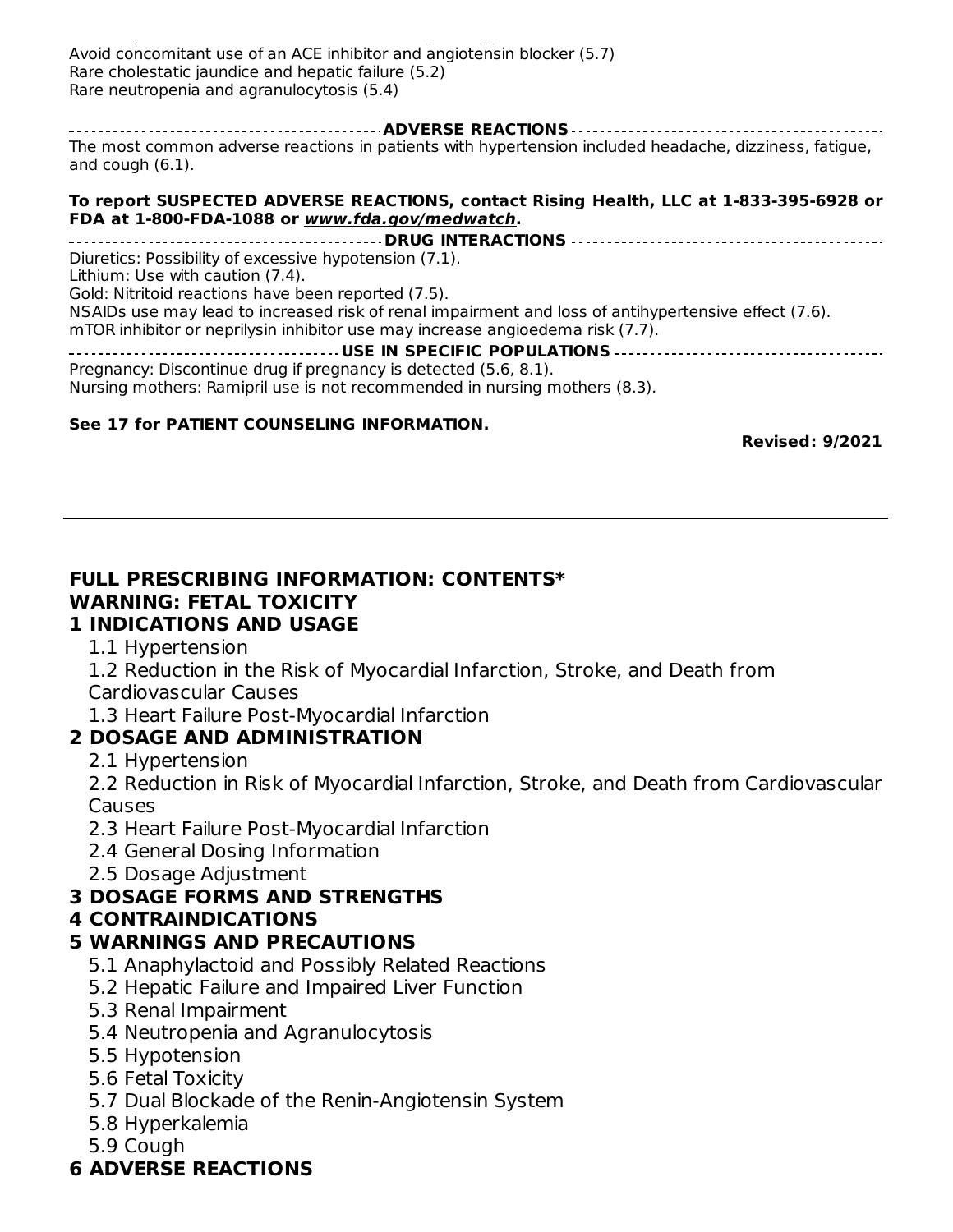- 6.1 Clinical Trials Experience
- 6.2 Post-Marketing Experience
- 6.3 Clinical Laboratory Test Findings

# **7 DRUG INTERACTIONS**

- 7.1 Diuretics
- 7.2 Agents Increasing Serum Potassium
- 7.3 Other Agents Affecting RAS
- 7.4 Lithium
- 7.5 Gold

7.6 Non-Steroidal Anti-Inflammatory Agents including Selective Cyclooxygenase-2 Inhibitors (COX-2 Inhibitors)

7.7 mTOR Inhibitors or Other Drugs Known to Cause Angioedema

# **8 USE IN SPECIFIC POPULATIONS**

- 8.1 Pregnancy
- 8.3 Nursing Mothers
- 8.4 Pediatric Use
- 8.5 Geriatric Use
- 8.6 Renal Impairment

# **10 OVERDOSAGE**

## **11 DESCRIPTION**

# **12 CLINICAL PHARMACOLOGY**

- 12.1 Mechanism of Action
- 12.2 Pharmacodynamics
- 12.3 Pharmacokinetics

# **13 NONCLINICAL TOXICOLOGY**

13.1 Carcinogenesis, Mutagenesis, Impairment of Fertility

# **14 CLINICAL STUDIES**

14.1 Hypertension

14.2 Reduction in Risk of Myocardial Infarction, Stroke, and Death from

Cardiovascular Causes

14.3 Heart Failure Post-Myocardial Infarction

# **16 HOW SUPPLIED/STORAGE AND HANDLING**

## **17 PATIENT COUNSELING INFORMATION**

 $\ast$  Sections or subsections omitted from the full prescribing information are not listed.

## **FULL PRESCRIBING INFORMATION**

# **WARNING: FETAL TOXICITY**

- **When pregnancy is detected, discontinue ramipril as soon as possible [see Warnings and Precautions (5.6)].**
- **Drugs that act directly on the renin-angiotensin system can cause injury and death to the developing fetus [see Warnings and Precautions (5.6)].**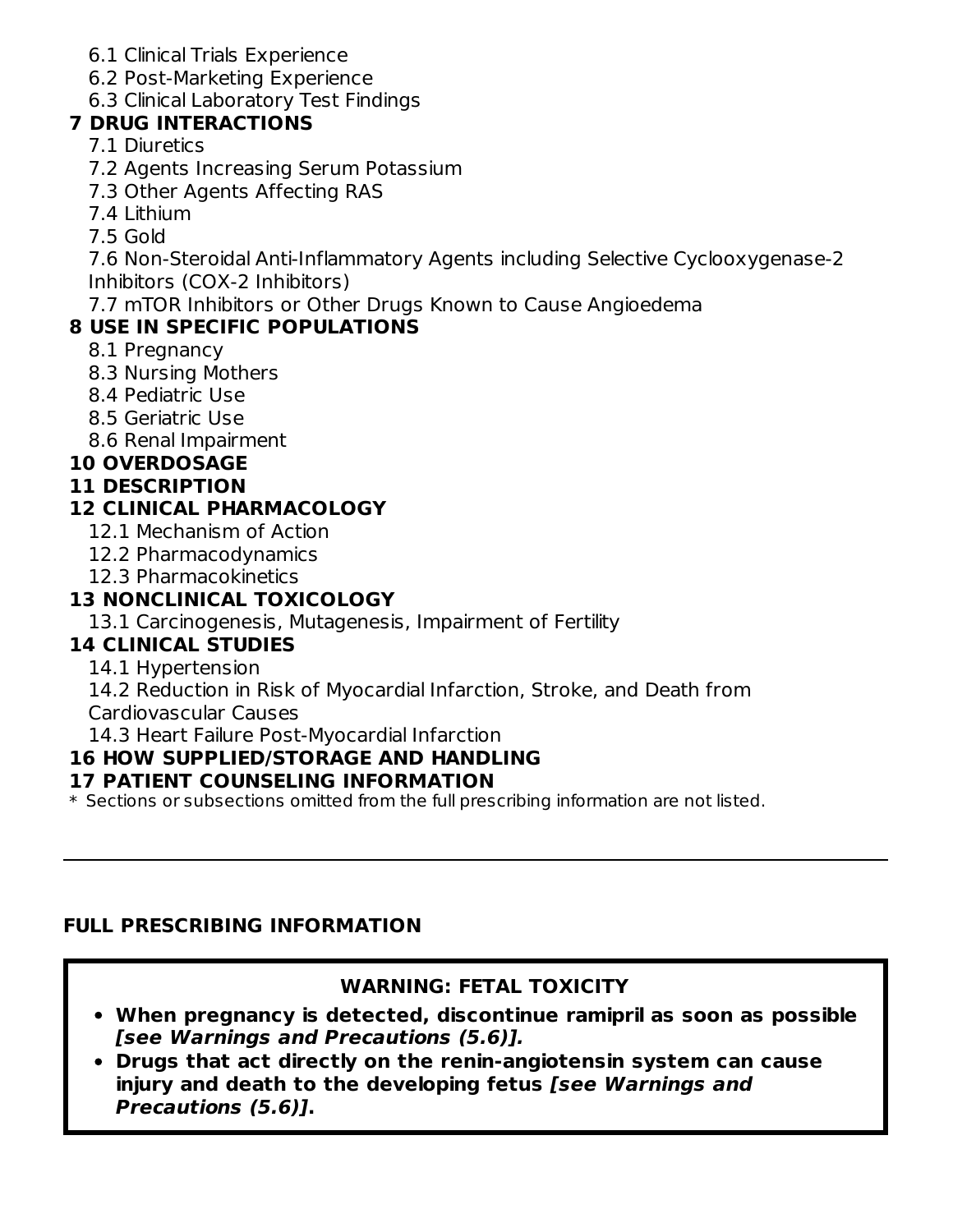#### **1 INDICATIONS AND USAGE**

#### **1.1 Hypertension**

Ramipril capsules are indicated for the treatment of hypertension, to lower blood pressure. Lowering blood pressure reduces the risk of fatal and nonfatal cardiovascular events, primarily strokes and myocardial infarctions. These benefits have been seen in controlled trials of antihypertensive drugs from a wide variety of pharmacologic classes including this drug.

Control of high blood pressure should be part of comprehensive cardiovascular risk management, including, as appropriate, lipid control, diabetes management, antithrombotic therapy, smoking cessation, exercise, and limited sodium intake. Many patients will require more than one drug to achieve blood pressure goals. For specific advice on goals and management, see published guidelines, such as those of the National High Blood Pressure Education Program's Joint National Committee on Prevention, Detection, Evaluation, and Treatment of High Blood Pressure (JNC).

Numerous antihypertensive drugs, from a variety of pharmacologic classes and with different mechanisms of action, have been shown in randomized controlled trials to reduce cardiovascular morbidity and mortality, and it can be concluded that it is blood pressure reduction, and not some other pharmacologic property of the drugs, that is largely responsible for those benefits. The largest and most consistent cardiovascular outcome benefit has been a reduction in the risk of stroke, but reductions in myocardial infarction and cardiovascular mortality also have been seen regularly.

Elevated systolic or diastolic pressure causes increased cardiovascular risk, and the absolute risk increase per mmHg is greater at higher blood pressures, so that even modest reductions of severe hypertension can provide substantial benefit. Relative risk reduction from blood pressure reduction is similar across populations with varying absolute risk, so the absolute benefit is greater in patients who are at higher risk independent of their hypertension (for example, patients with diabetes or hyperlipidemia), and such patients would be expected to benefit from more aggressive treatment to a lower blood pressure goal.

Some antihypertensive drugs have smaller blood pressure effects (as monotherapy) in black patients, and many antihypertensive drugs have additional approved indications and effects (e.g., on angina, heart failure, or diabetic kidney disease). These considerations may guide selection of therapy.

Ramipril capsules may be used alone or in combination with thiazide diuretics.

#### **1.2 Reduction in the Risk of Myocardial Infarction, Stroke, and Death from Cardiovascular Causes**

Ramipril capsules are indicated in patients 55 years or older at high risk of developing a major cardiovascular event because of a history of coronary artery disease, stroke, peripheral vascular disease, or diabetes that is accompanied by at least one other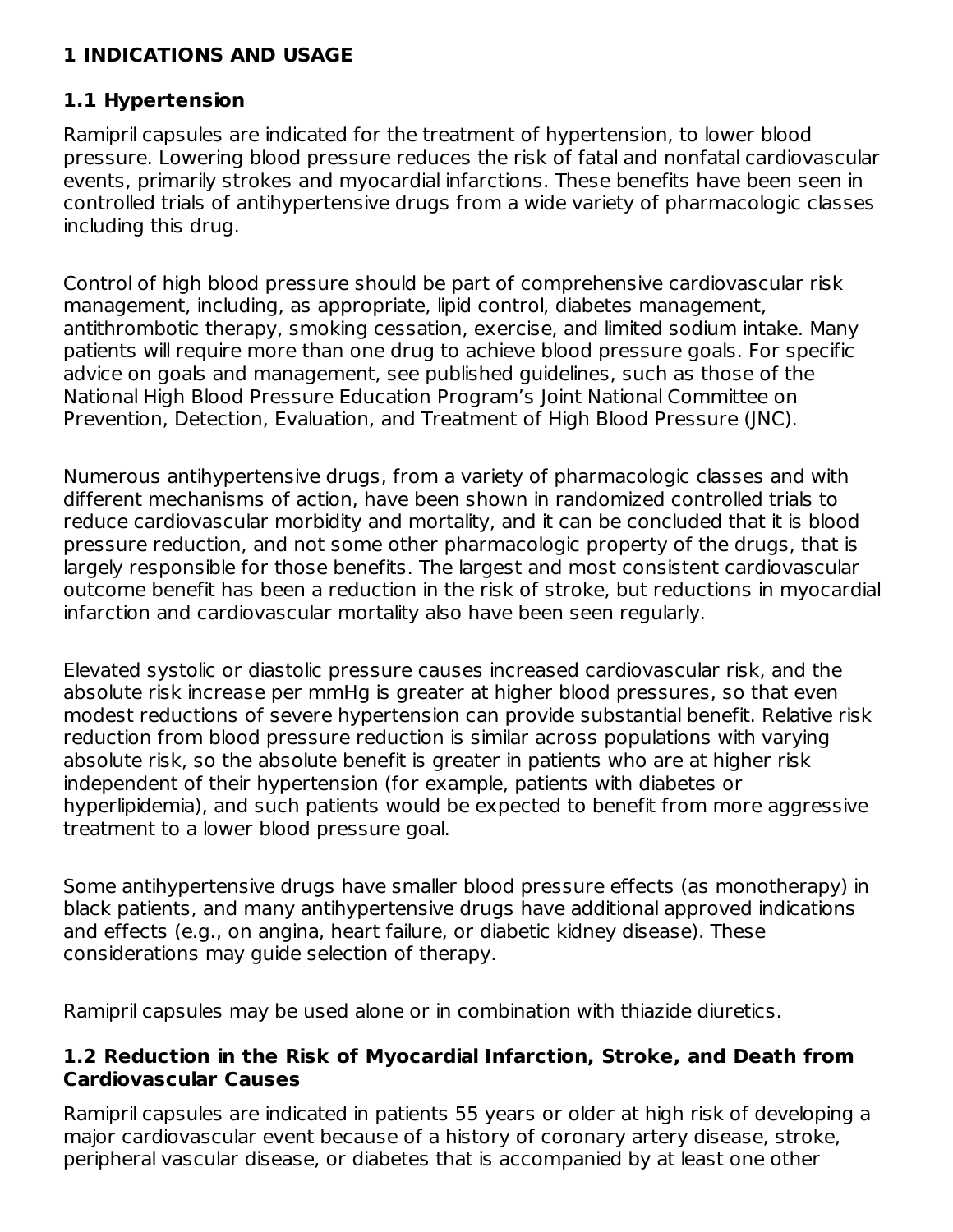cardiovascular risk factor (hypertension, elevated total cholesterol levels, low HDL levels, cigarette smoking, or documented microalbuminuria), to reduce the risk of myocardial infarction, stroke, or death from cardiovascular causes. Ramipril capsules can be used in addition to other needed treatment (such as antihypertensive, antiplatelet, or lipidlowering therapy) [see Clinical Studies (14.2)].

### **1.3 Heart Failure Post-Myocardial Infarction**

Ramipril capsules are indicated in stable patients who have demonstrated clinical signs of congestive heart failure within the first few days after sustaining acute myocardial infarction. Administration of ramipril capsules to such patients have been shown to decrease the risk of death (principally cardiovascular death) and to decrease the risks of failure-related hospitalization and progression to severe/resistant heart failure [see Clinical Studies (14.3)].

## **2 DOSAGE AND ADMINISTRATION**

## **2.1 Hypertension**

The recommended initial dose for patients not receiving a diuretic is 2.5 mg once a day. Adjust dose according to blood pressure response. The usual maintenance dosage range is 2.5 mg to 20 mg per day administered as a single dose or in two equally divided doses. In some patients treated once daily, the antihypertensive effect may diminish toward the end of the dosing interval. In such patients, consider an increase in dosage or twice daily administration. If blood pressure is not controlled with ramipril capsules alone, a diuretic can be added.

#### **2.2 Reduction in Risk of Myocardial Infarction, Stroke, and Death from Cardiovascular Causes**

Initiate dosing at 2.5 mg once daily for 1 week, 5 mg once daily for the next 3 weeks, and then increase as tolerated, to a maintenance dose of 10 mg once daily. If the patient is hypertensive or recently post-myocardial infarction, ramipril capsules can also be given as a divided dose.

## **2.3 Heart Failure Post-Myocardial Infarction**

For the treatment of post-myocardial infarction patients who have shown signs of congestive heart failure, the recommended starting dose of ramipril capsules is 2.5 mg twice daily (5 mg per day). A patient who becomes hypotensive at this dose may be switched to 1.25 mg twice daily. After one week at the starting dose, increase dose (if tolerated) toward a target dose of 5 mg twice daily, with dosage increases being about 3 weeks apart.

After the initial dose of ramipril capsules, observe the patient under medical supervision for at least two hours and until blood pressure has stabilized for at least an additional hour. If possible, reduce the dose of any concomitant diuretic as this may diminish the likelihood of hypotension. The appearance of hypotension after the initial dose of ramipril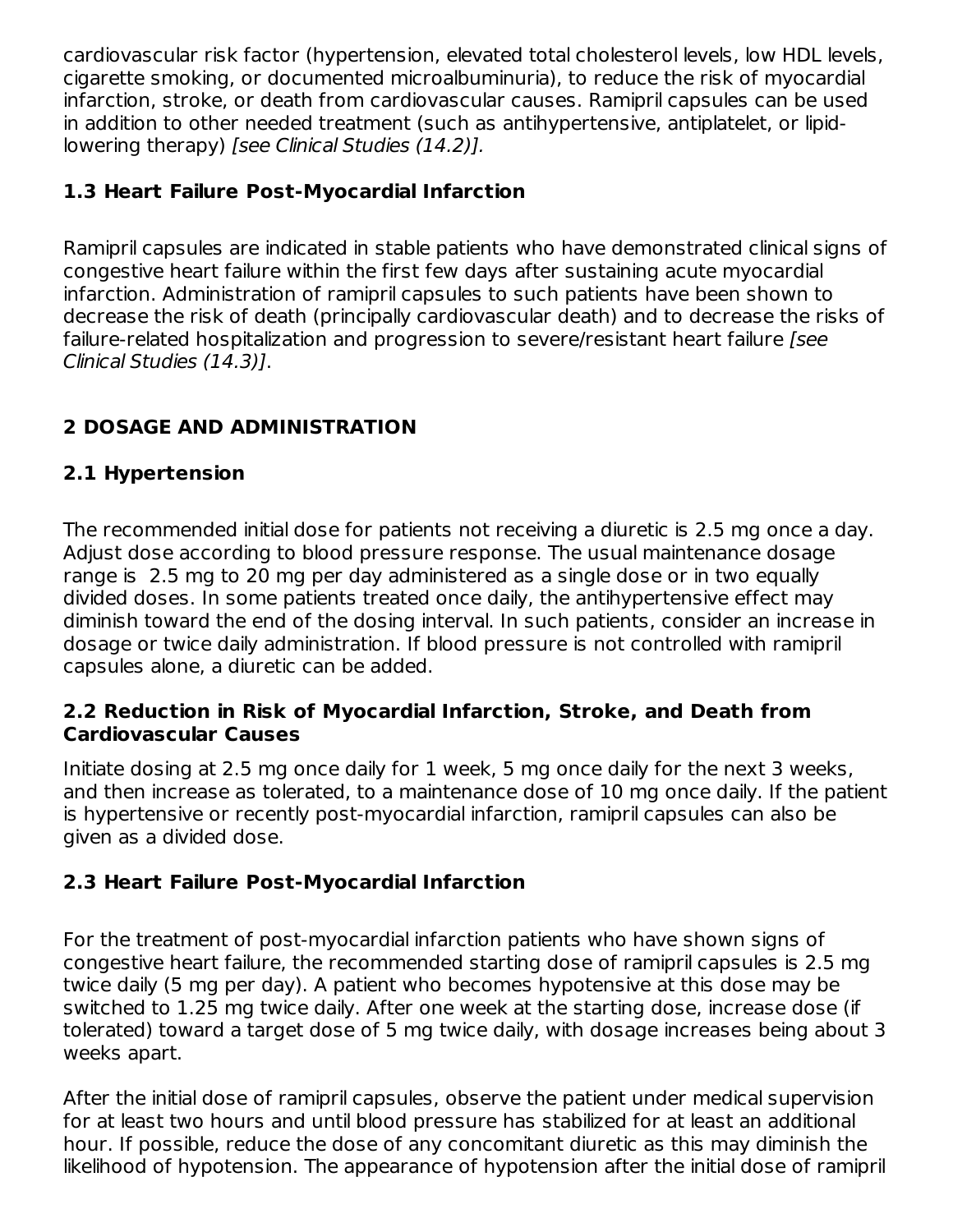capsules does not preclude subsequent careful dose titration with the drug, following effective management of the hypotension [see Warnings and Precautions (5.5), Drug Interactions (7.1)].

### **2.4 General Dosing Information**

Generally, swallow ramipril capsules whole. The ramipril capsule can also be opened and the contents sprinkled on a small amount (about 4 oz.) of applesauce or mixed in 4 oz. (120 mL) of water or apple juice. To be sure that ramipril is not lost when such a mixture is used, consume the mixture in its entirety. The described mixtures can be preprepared and stored for up to 24 hours at room temperature or up to 48 hours under refrigeration.

Concomitant administration of ramipril capsules with potassium supplements, potassium salt substitutes, or potassium-sparing diuretics can lead to increases of serum potassium [see Warnings and Precautions (5.8)].

### **2.5 Dosage Adjustment**

#### Renal Impairment

Establish baseline renal function in patients initiating ramipril capsules. Usual regimens of therapy with ramipril capsules may be followed in patients with estimated creatinine clearance >40 mL/min. However, in patients with worse impairment, 25% of the usual dose of ramipril is expected to produce full therapeutic levels of ramiprilat [see Use in Specific Populations (8.6)]. Hypertension

For patients with hypertension and renal impairment, the recommended initial dose is 1.25 mg ramipril capsules once daily. Dosage may be titrated upward until blood pressure is controlled or to a maximum total daily dose of 5 mg.

### Heart Failure Post-Myocardial Infarction

For patients with heart failure and renal impairment, the recommended initial dose is 1.25 mg ramipril capsules once daily. The dose may be increased to 1.25 mg twice daily, and up to a maximum dose of 2.5 mg twice daily depending on clinical response and tolerability.

#### Volume Depletion or Renal Artery Stenosis

Blood pressure decreases associated with any dose of ramipril capsules depend, in part, on the presence or absence of volume depletion (e.g., past and current diuretic use) or the presence or absence of renal artery stenosis. If such circumstances are suspected to be present, initiate dosing at 1.25 mg once daily. Adjust dosage according to blood pressure response.

## **3 DOSAGE FORMS AND STRENGTHS**

Ramipril is supplied as hard gelatin capsules containing 1.25 mg, 2.5 mg, 5 mg, and 10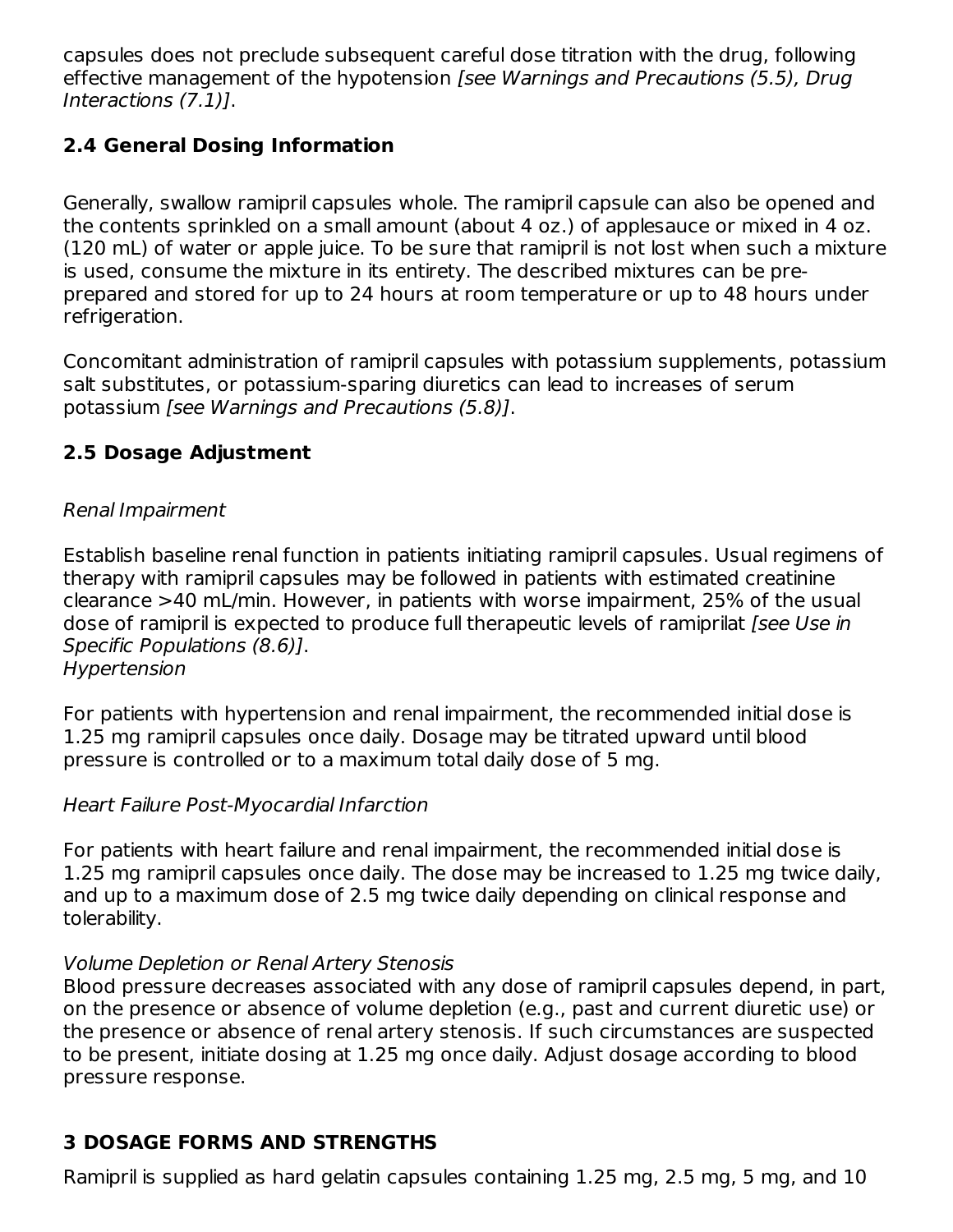mg of ramipril.

**Ramipril Capsules USP, 1.25 mg** are yellow/yellow size '4' hard gelatin capsules imprinted with 'D' on yellow cap and '05' on yellow body with black edible ink filled with white to almost white powder.

**Ramipril Capsules USP, 2.5 mg** are orange/orange size '4' hard gelatin capsules imprinted with 'D' on orange cap and '06' on orange body with black edible ink filled with white to almost white powder.

**Ramipril Capsules USP, 5 mg** are red/red size '4' hard gelatin capsules imprinted with 'D' on red cap and '07' on red body with black edible ink filled with white to almost white powder.

**Ramipril Capsules USP, 10 mg** are blue/blue size '4' hard gelatin capsules imprinted with 'D' on blue cap and '08' on blue body with black edible ink filled with white to almost white powder.

### **4 CONTRAINDICATIONS**

Ramipril capsules are contraindicated in patients who are hypersensitive to this product or any other ACE inhibitor (e.g., a patient who has experienced angioedema during therapy with any other ACE inhibitor).

Ramipril capsules are contraindicated in combination with a neprilysin inhibitor (e.g., sacubitril). Do not administer ramipril capsules within 36 hours of switching to or from sacubitril/valsartan, a neprilysin inhibitor [see Warnings and Precautions (5.1)].

Do not co-administer ramipril capsules with aliskiren:

• in patients with diabetes

### **5 WARNINGS AND PRECAUTIONS**

#### **5.1 Anaphylactoid and Possibly Related Reactions**

Presumably because drugs that act directly on the renin-angiotensin-aldosterone system (e.g., ACE inhibitors) affect the metabolism of eicosanoids and polypeptides, including endogenous bradykinin, patients receiving these drugs (including ramipril) may be subject to a variety of adverse reactions, some of them serious.

#### Angioedema

#### Head and Neck Angioedema

Patients with a history of angioedema unrelated to ACE inhibitor therapy may be at increased risk of angioedema while receiving an ACE inhibitor.

Angioedema of the face, extremities, lips, tongue, glottis, and larynx has been reported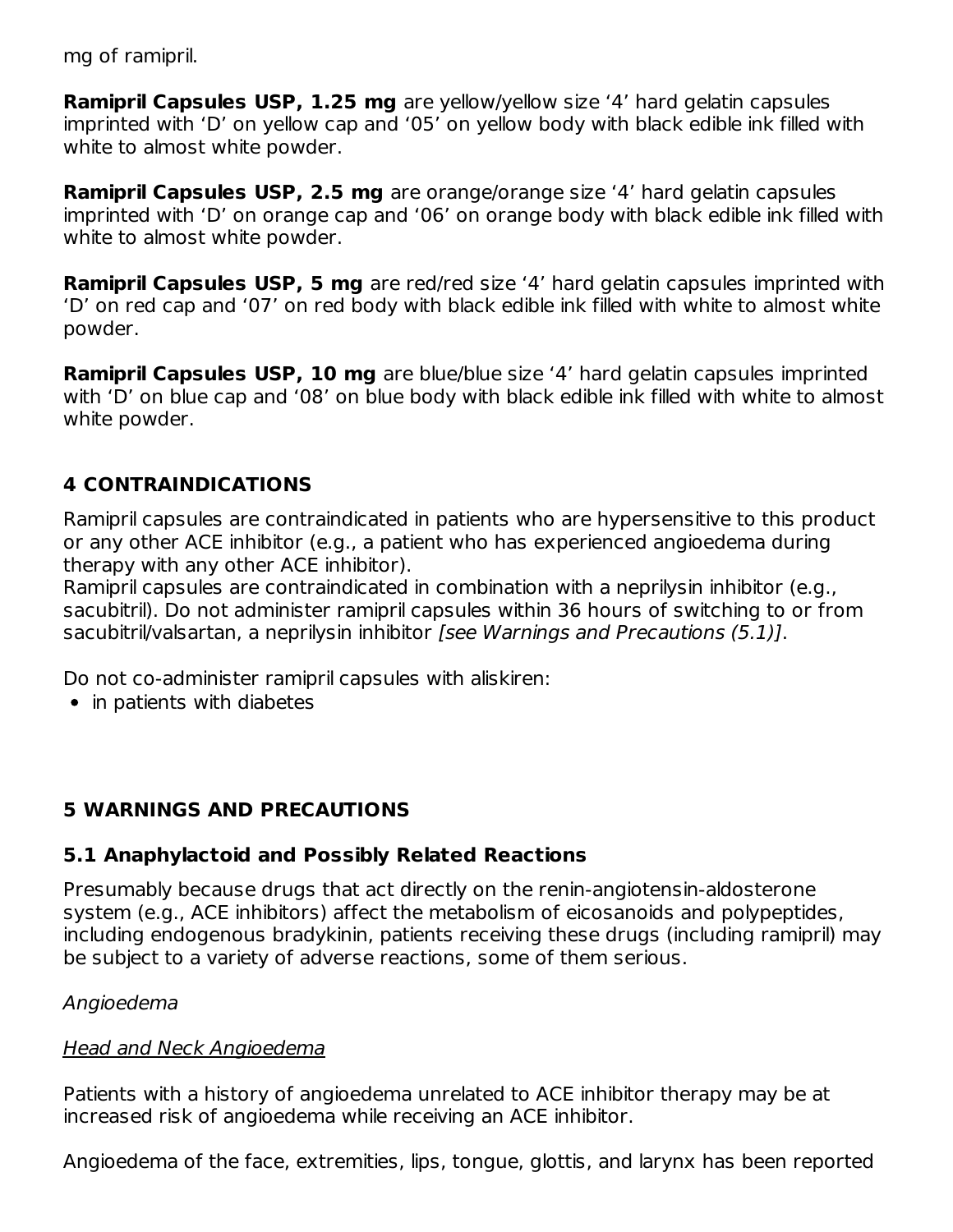in patients treated with ACE inhibitors. Angioedema associated with laryngeal edema can be fatal. If laryngeal stridor or angioedema of the face, tongue, or glottis occurs, discontinue treatment with ramipril and institute appropriate therapy immediately. Where there is involvement of the tongue, glottis, or larynx likely to cause airway obstruction, administer appropriate therapy (e.g., subcutaneous epinephrine solution 1:1000 [0.3 mL to 0.5 mL]) promptly [see Adverse Reactions (6)].

In considering the use of ramipril, note that in controlled clinical trials ACE inhibitors cause a higher rate of angioedema in Black patients than in non-Black patients.

In a large U.S. post-marketing study, angioedema (defined as reports of angio, face, larynx, tongue, or throat edema) was reported in 3/1523 (0.2%) Black patients and in 8/8680 (0.09%) non-Black patients. These rates were not different statistically.

Patients taking concomitant mammalian target of rapamycin (mTOR) inhibitor (e.g., temsirolimus) therapy or a neprilysin inhibitor may be at increased risk for angioedema [see Drug Interactions (7.7)].

#### Intestinal Angioedema

Intestinal angioedema has been reported in patients treated with ACE inhibitors. These patients presented with abdominal pain (with or without nausea or vomiting); in some cases there was no prior history of facial angioedema and C-1 esterase levels were normal. The angioedema was diagnosed by procedures including abdominal CT scan or ultrasound, or at surgery, and symptoms resolved after stopping the ACE inhibitor. Include intestinal angioedema in the differential diagnosis of patients on ACE inhibitors presenting with abdominal pain.

#### Anaphylactoid Reactions During Desensitization

Two patients undergoing desensitizing treatment with hymenoptera venom while receiving ACE inhibitors sustained life-threatening anaphylactoid reactions. In the same patients, these reactions were avoided when ACE inhibitors were temporarily withheld, but they reappeared upon inadvertent rechallenge.

### Anaphylactoid Reactions During Membrane Exposure

Anaphylactoid reactions have been reported in patients dialyzed with high-flux membranes and treated concomitantly with an ACE inhibitor. Anaphylactoid reactions have also been reported in patients undergoing low-density lipoprotein apheresis with dextran sulfate absorption.

### **5.2 Hepatic Failure and Impaired Liver Function**

Rarely, ACE inhibitors, including ramipril, have been associated with a syndrome that starts with cholestatic jaundice and progresses to fulminant hepatic necrosis and sometimes death. The mechanism of this syndrome is not understood. Discontinue ramipril if patient develops jaundice or marked elevations of hepatic enzymes.

As ramipril is primarily metabolized by hepatic esterases to its active moiety, ramiprilat,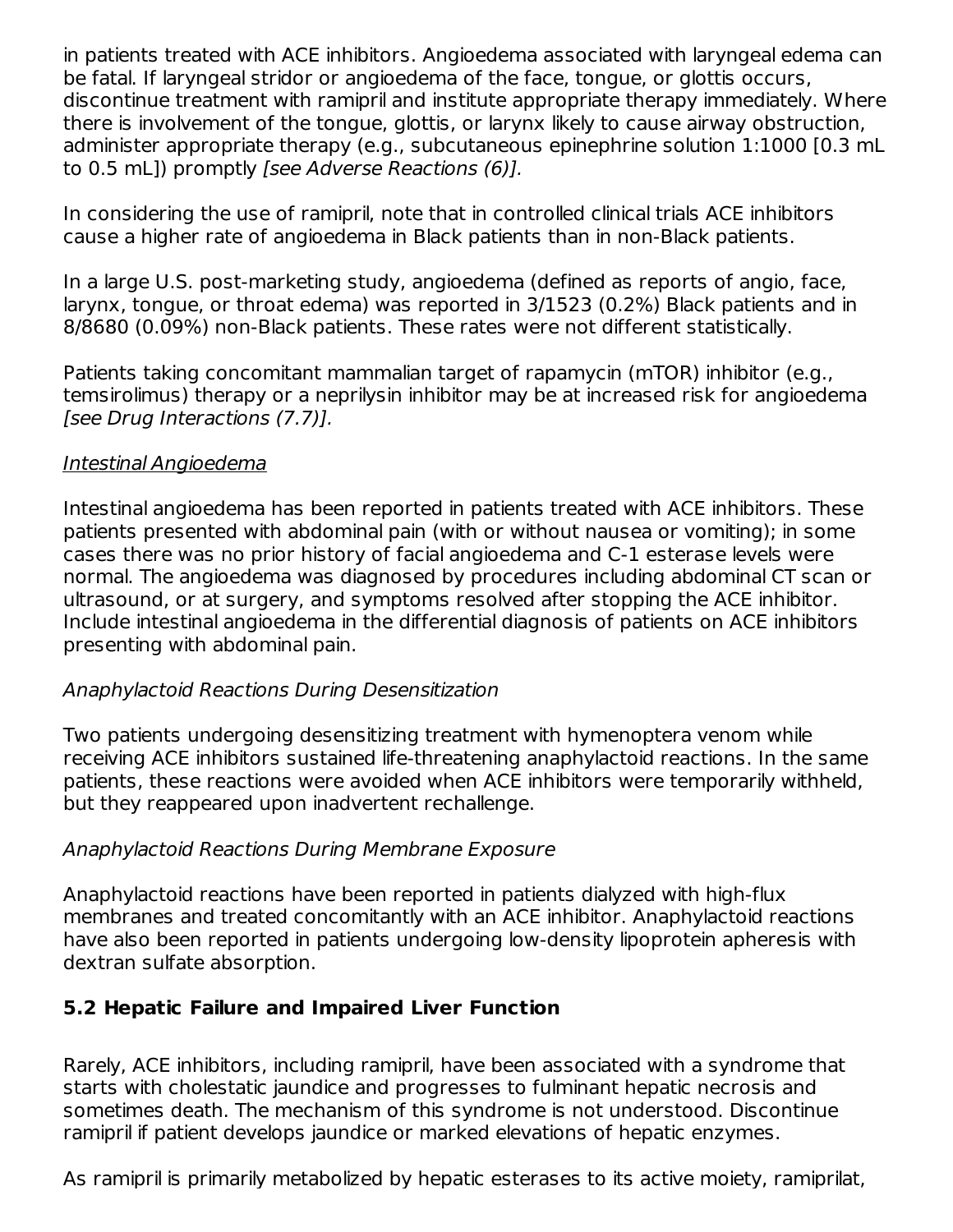As ramipril is primarily metabolized by hepatic esterases to its active moiety, ramiprilat, patients with impaired liver function could develop markedly elevated plasma levels of ramipril. No formal pharmacokinetic studies have been carried out in hypertensive patients with impaired liver function.

## **5.3 Renal Impairment**

As a consequence of inhibiting the renin-angiotensin-aldosterone system, changes in renal function may be anticipated in susceptible individuals. In patients with severe congestive heart failure whose renal function may depend on the activity of the reninangiotensin-aldosterone system, treatment with ACE inhibitors, including ramipril, may be associated with oliguria or progressive azotemia and rarely with acute renal failure or death.

In hypertensive patients with unilateral or bilateral renal artery stenosis, increases in blood urea nitrogen and serum creatinine may occur. Experience with another ACE inhibitor suggests that these increases would be reversible upon discontinuation of ramipril and/or diuretic therapy. In such patients, monitor renal function during the first few weeks of therapy. Some hypertensive patients with no apparent pre-existing renal vascular disease have developed increases in blood urea nitrogen and serum creatinine, usually minor and transient, especially when ramipril has been given concomitantly with a diuretic. This is more likely to occur in patients with pre-existing renal impairment. Dosage reduction of ramipril and/or discontinuation of the diuretic may be required.

## **5.4 Neutropenia and Agranulocytosis**

In rare instances, treatment with ACE inhibitors may be associated with mild reductions in red blood cell count and hemoglobin content, blood cell or platelet counts. In isolated cases, agranulocytosis, pancytopenia, and bone marrow depression may occur. Hematological reactions to ACE inhibitors are more likely to occur in patients with collagen-vascular disease (e.g., systemic lupus erythematosus, scleroderma) and renal impairment. Consider monitoring white blood cell counts in patients with collagenvascular disease, especially if the disease is associated with impaired renal function.

# **5.5 Hypotension**

## General Considerations

Ramipril can cause symptomatic hypotension, after either the initial dose or a later dose when the dosage has been increased. Like other ACE inhibitors, ramipril, has been only rarely associated with hypotension in uncomplicated hypertensive patients. Symptomatic hypotension is most likely to occur in patients who have been volume- and/or saltdepleted as a result of prolonged diuretic therapy, dietary salt restriction, dialysis, diarrhea, or vomiting. Correct volume- and salt-depletion before initiating therapy with ramipril.

If excessive hypotension occurs, place the patient in a supine position and, if necessary, treat with intravenous infusion of physiological saline. Ramipril treatment usually can be continued following restoration of blood pressure and volume.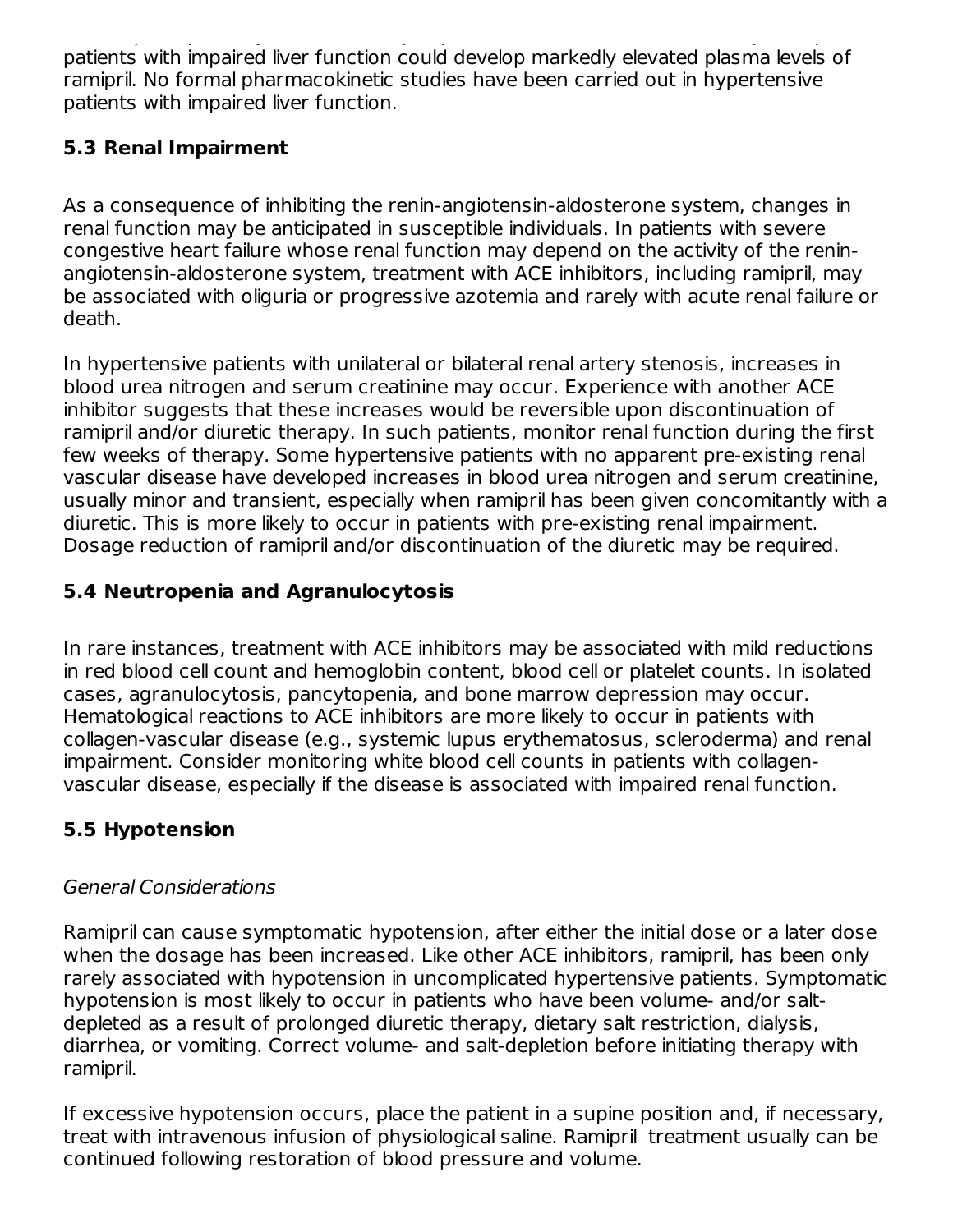#### Heart Failure Post-Myocardial Infarction

In patients with heart failure post-myocardial infarction who are currently being treated with a diuretic, symptomatic hypotension occasionally can occur following the initial dose of ramipril. If the initial dose of 2.5 mg ramipril cannot be tolerated, use an initial dose of 1.25 mg ramipril to avoid excessive hypotension. Consider reducing the dose of concomitant diuretic to decrease the incidence of hypotension.

#### Congestive Heart Failure

In patients with congestive heart failure, with or without associated renal insufficiency, ACE inhibitor therapy may cause excessive hypotension, which may be associated with oliguria or azotemia and rarely, with acute renal failure and death. In such patients, initiate ramipril therapy under close medical supervision and follow patients closely for the first 2 weeks of treatment and whenever the dose of ramipril or diuretic is increased.

#### Surgery and Anesthesia

In patients undergoing surgery or during anesthesia with agents that produce hypotension, ramipril may block angiotensin II formation that would otherwise occur secondary to compensatory renin release. Hypotension that occurs as a result of this mechanism can be corrected by volume expansion.

## **5.6 Fetal Toxicity**

### **Pregnancy Category D**

Use of drugs that act on the renin-angiotensin system during the second and third trimesters of pregnancy reduces fetal renal function and increases fetal and neonatal morbidity and death. Resulting oligohydramnios can be associated with fetal lung hypoplasia and skeletal deformations. Potential neonatal adverse effects include skull hypoplasia, anuria, hypotension, renal failure, and death. When pregnancy is detected, discontinue ramipril as soon as possible [see Use in Specific Populations (8.1)].

### **5.7 Dual Blockade of the Renin-Angiotensin System**

Dual blockade of the RAS with angiotensin receptor blockers, ACE inhibitors, or aliskiren is associated with increased risks of hypotension, hyperkalemia, and changes in renal function (including acute renal failure) compared to monotherapy. Most patients receiving the combination of two RAS inhibitors do not obtain any additional benefit compared to monotherapy. In general, avoid combined use of RAS inhibitors. Closely monitor blood pressure, renal function and electrolytes in patients on ramipril and other agents that affect the RAS.

#### Telmisartan

The ONTARGET trial enrolled 25,620 patients >55 years old with atherosclerotic disease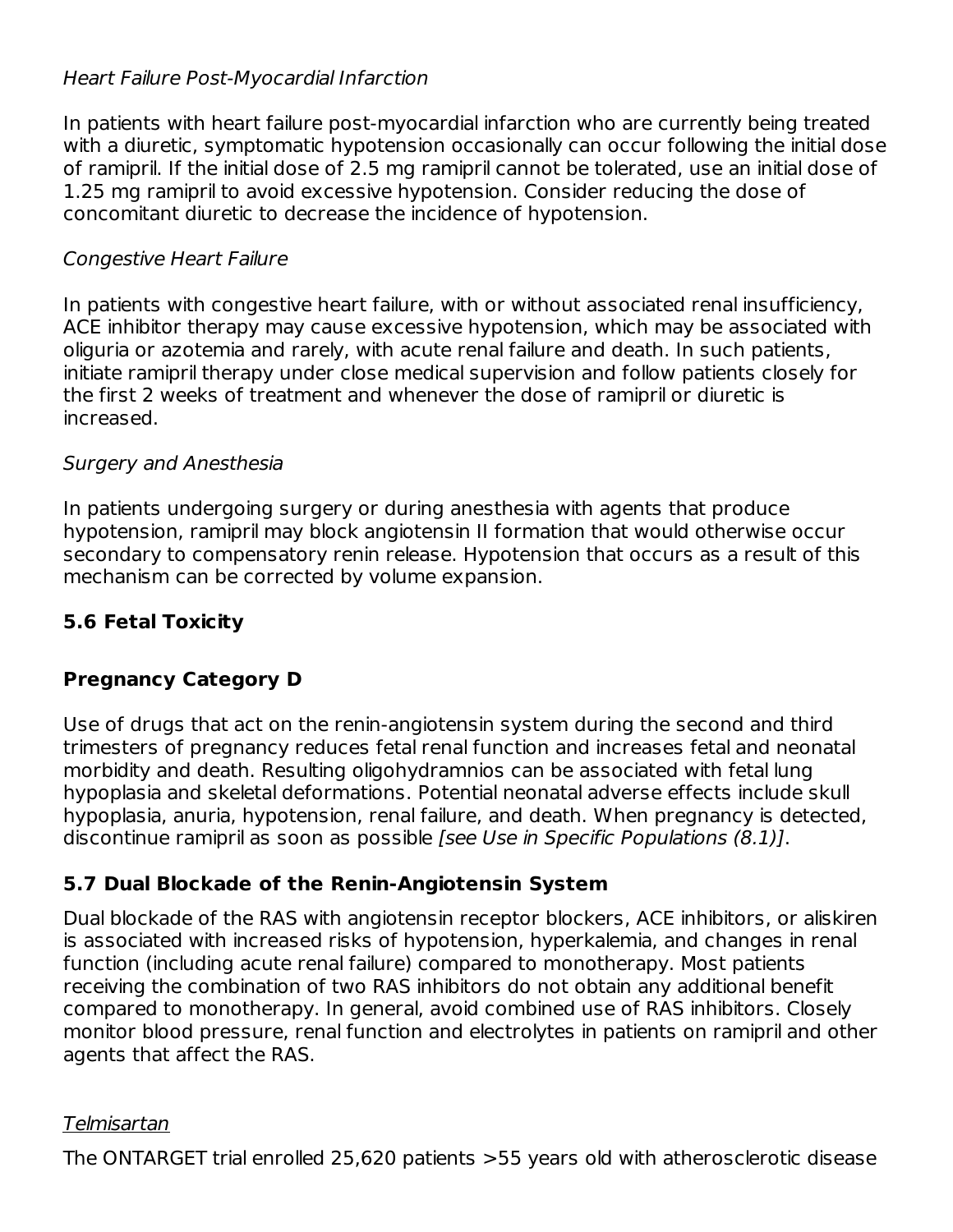or diabetes with end-organ damage, randomized them to telmisartan only, ramipril only, or the combination, and followed them for a median of 56 months. Patients receiving the combination of telmisartan and ramipril did not obtain any benefit in the composite endpoint of cardiovascular death, MI, stroke and heart failure hospitalization compared to monotherapy, but experienced an increased incidence of clinically important renal dysfunction (death, doubling of serum creatinine, or dialysis) compared with groups receiving telmisartan alone or ramipril alone. Concomitant use of telmisartan and ramipril is not recommended.

#### Aliskiren

Do not co-administer aliskiren with ramipril in patients with diabetes. Avoid concomitant use of aliskiren with ramipril in patients with renal impairment (GFR <60 mL/min/1.73 m<sup>2</sup>).

### **5.8 Hyperkalemia**

In clinical trials with ramipril, hyperkalemia (serum potassium >5.7 mEq/L) occurred in approximately 1% of hypertensive patients receiving ramipril. In most cases, these were isolated values, which resolved despite continued therapy. None of these patients were discontinued from the trials because of hyperkalemia. Risk factors for the development of hyperkalemia include renal insufficiency, diabetes mellitus, and the concomitant use of other drugs that raise serum potassium levels. Monitor serum potassium in such patients [see Drug Interactions (7.2)].

### **5.9 Cough**

Presumably caused by inhibition of the degradation of endogenous bradykinin, persistent nonproductive cough has been reported with all ACE inhibitors, always resolving after discontinuation of therapy. Consider the possibility of angiotensin converting enzyme inhibitor induced-cough in the differential diagnosis of cough.

## **6 ADVERSE REACTIONS**

### **6.1 Clinical Trials Experience**

Because clinical trials are conducted under widely varying conditions, the adverse reaction rates observed in the clinical trials of a drug cannot be directly compared to rates in the clinical trials of another drug and may not reflect the rates observed in practice.

### Hypertension

Ramipril has been evaluated for safety in over 4000 patients with hypertension; of these, 1230 patients were studied in U.S. controlled trials, and 1107 were studied in foreign controlled trials. Almost 700 of these patients were treated for at least one year. The overall incidence of reported adverse events was similar in ramipril and placebo patients. The most frequent clinical side effects (possibly or probably related to study drug) reported by patients receiving ramipril in placebo-controlled trials were: headache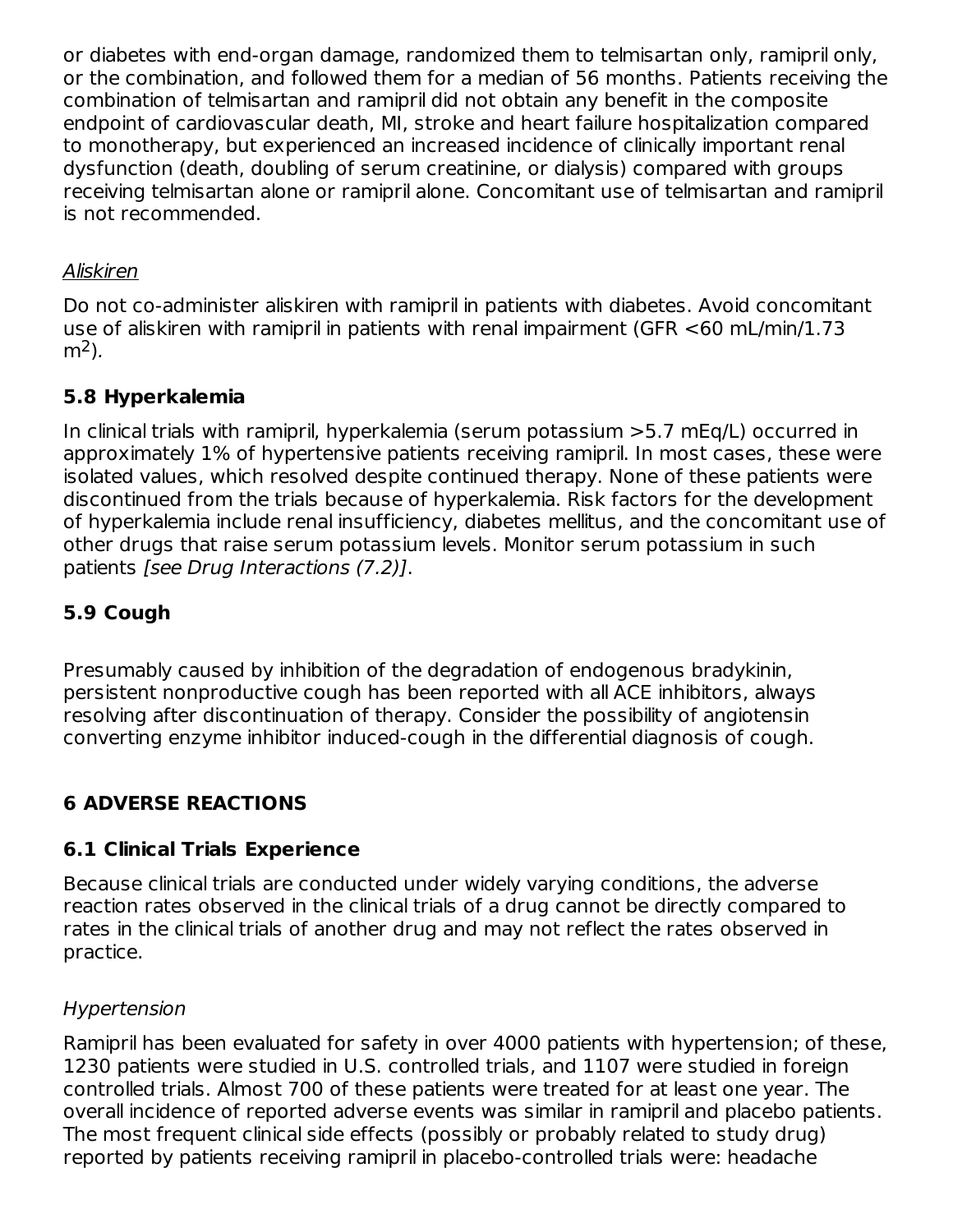(5.4%), dizziness (2.2%), and fatigue or asthenia (2%), but only the last one was more common in ramipril patients than in patients given placebo. Generally the side effects were mild and transient, and there was no relation to total dosage within the range of 1.25 mg to 20 mg. Discontinuation of therapy because of a side effect was required in approximately 3% of U.S. patients treated with ramipril. The most common reasons for discontinuation were: cough (1%), dizziness (0.5%), and impotence (0.4%).

Of observed side effects considered possibly or probably related to study drug that occurred in U.S. placebo-controlled trials in more than 1% of patients treated with ramipril, only asthenia (fatigue) was more common on ramipril than placebo (2%  $[n=13/651]$  vs.  $1\%$   $[n=2/286]$ , respectively).

In placebo-controlled trials, there was also an excess of upper respiratory infection and flu syndrome in the ramipril group, not attributed at that time to ramipril. As these studies were carried out before the relationship of cough to ACE inhibitors was recognized, some of these events may represent ramipril-induced cough. In a later 1 year study, increased cough was seen in almost 12% of ramipril patients, with about 4% of patients requiring discontinuation of treatment.

#### Reduction in the Risk of Myocardial Infarction, Stroke, and Death from Cardiovascular Causes

#### **HOPE Study**

Safety data in the Heart Outcomes Prevention Evaluation (HOPE) study were collected as reasons for discontinuation or temporary interruption of treatment. The incidence of cough was similar to that seen in the Acute Infarction Ramipril Efficacy (AIRE) trial. The rate of angioedema was the same as in previous clinical trials (see Warnings and Precautions (5.1)].

#### **Table 1. Reasons for Discontinuation or Temporary Interruption of Treatment —HOPE Study**

|                             | <b>Placebo</b><br>$(N=4652)$ | Ramipril<br>$(N=4645)$ |
|-----------------------------|------------------------------|------------------------|
| Discontinuation at any time | 32%                          | 34%                    |
| Permanent discontinuation   | 28%                          | 29%                    |
| Reasons for stopping        |                              |                        |
| Cough                       | 2%                           | 7%                     |
| Hypotension or dizziness    | 1.5%                         | 1.9%                   |
| Angioedema                  | 0.1%                         | 0.3%                   |

### **Heart Failure Post-Myocardial Infarction**

**AIRE Study**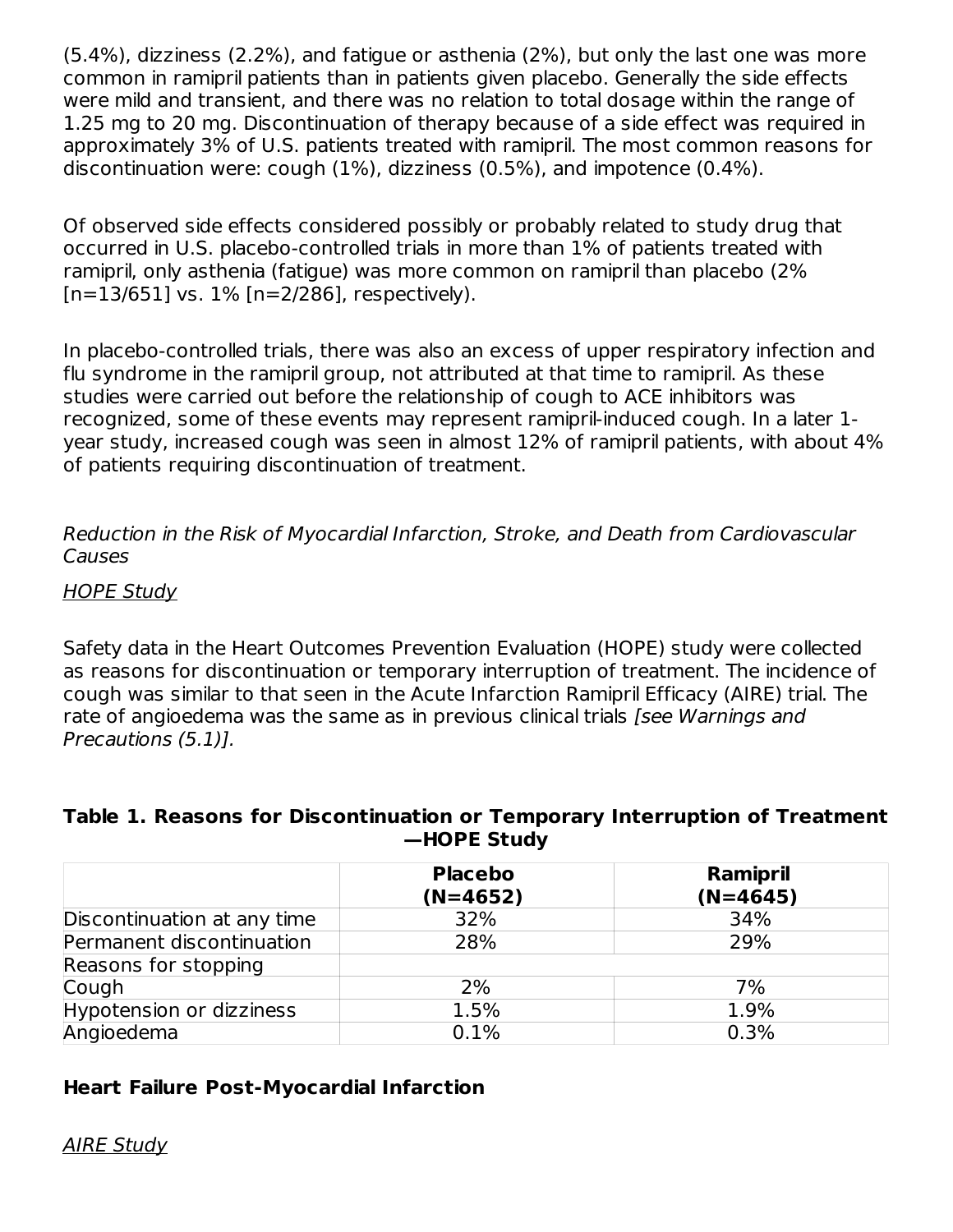Adverse reactions (except laboratory abnormalities) considered possibly/probably related to study drug that occurred in more than 1% of patients and more frequently on ramipril are shown below. The incidences are from the AIRE study. The follow-up time was between 6 and 46 months for this study.

|                          | <b>Placebo</b> | Ramipril   |
|--------------------------|----------------|------------|
| <b>Adverse Event</b>     | $(N=982)$      | $(N=1004)$ |
| Hypotension              | 5%             | 11%        |
| Cough increased          | 4%             | 8%         |
| <b>Dizziness</b>         | 3%             | 4%         |
| Angina pectoris          | 2%             | 3%         |
| <b>Nausea</b>            | 1%             | 2%         |
| Postural hypotension     | 1%             | 2%         |
| Syncope                  | 1%             | 2%         |
| Vomiting                 | 0.5%           | 2%         |
| Vertigo                  | 0.7%           | 2%         |
| Abnormal kidney function | 0.5%           | 1%         |
| Diarrhea                 | 0.4%           | 1%         |

#### **Table 2. Percentage of Patients with Adverse Events Possibly/ Probably Related to Study Drug—Placebo-Controlled (AIRE) Mortality Study**

#### Other Adverse Reactions

Other adverse reactions reported in controlled clinical trials (in less than 1% of ramipril patients), or rarer events seen in post-marketing experience, include the following (in some, a causal relationship to drug is uncertain):

Body as a whole: Anaphylactoid reactions [see Warnings and Precautions (5.1)].

Cardiovascular: Symptomatic hypotension (reported in 0.5% of patients in U.S. trials) [see Warnings and Precautions (5.5)], syncope, and palpitations.

Hematologic: Pancytopenia, hemolytic anemia, and thrombocytopenia.

Decreases in hemoglobin or hematocrit (a low value and a decrease of 5 g/dL or 5%, respectively) were rare, occurring in 0.4% of patients receiving ramipril alone and in 1.5% of patients receiving ramipril plus a diuretic.

Renal: Acute renal failure. Some hypertensive patients with no apparent pre-existing renal disease have developed minor, usually transient, increases in blood urea nitrogen and serum creatinine when taking ramipril, particularly when ramipril was given concomitantly with a diuretic [see Warnings and Precautions (5.3)].

Angioneurotic edema: Angioneurotic edema has been reported in 0.3% of patients in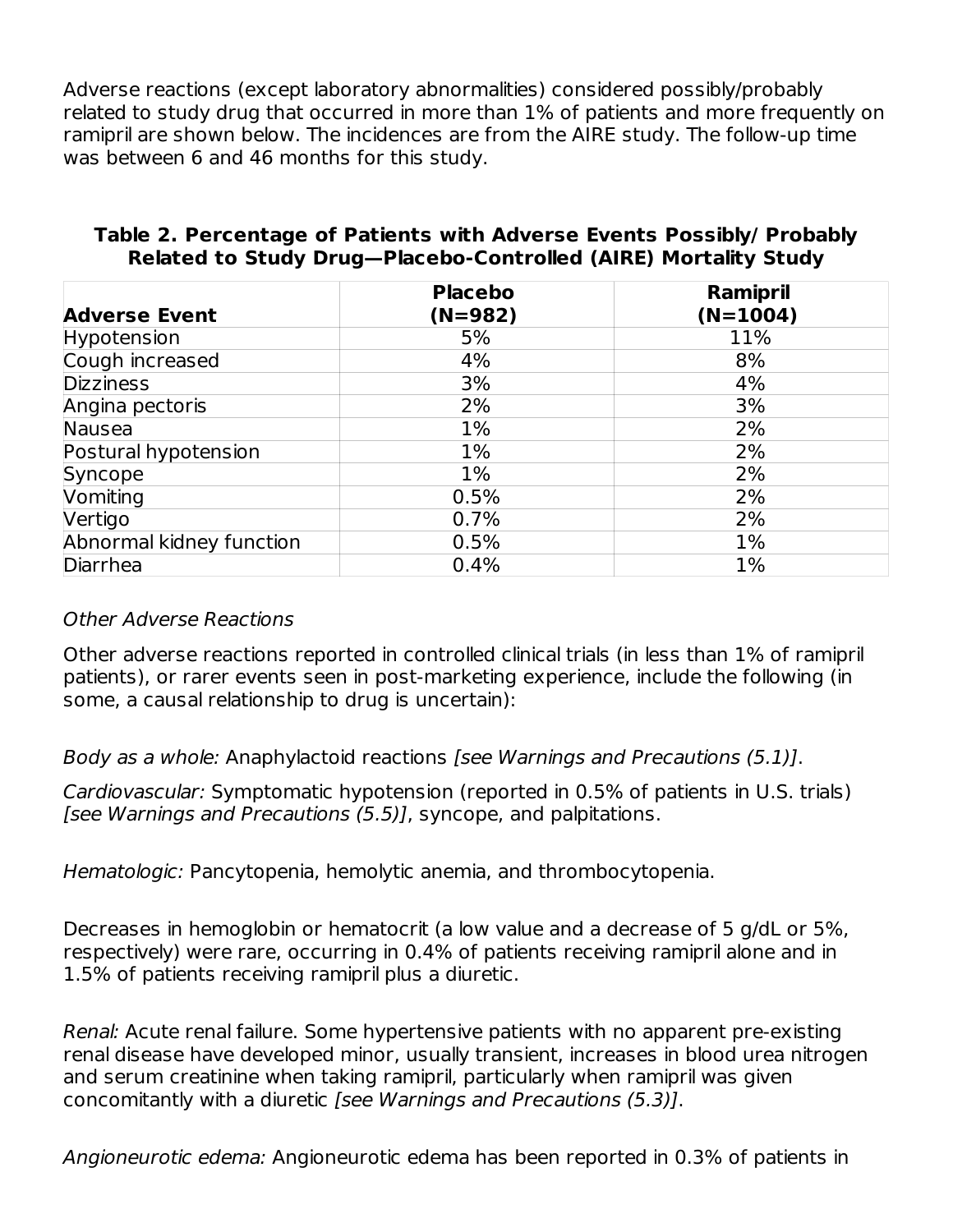#### U.S. clinical trials of ramipril [see Warnings and Precautions (5.1)].

Gastrointestinal: Hepatic failure, hepatitis, jaundice, pancreatitis, abdominal pain (sometimes with enzyme changes suggesting pancreatitis), anorexia, constipation, diarrhea, dry mouth, dyspepsia, dysphagia, gastroenteritis, increased salivation, and taste disturbance.

Dermatologic: Apparent hypersensitivity reactions (manifested by urticaria, pruritus, or rash, with or without fever), photosensitivity, purpura, onycholysis, pemphigus, pemphigoid, erythema multiforme, toxic epidermal necrolysis, and Stevens-Johnson syndrome.

Neurologic and Psychiatric: Anxiety, amnesia, convulsions, depression, hearing loss, insomnia, nervousness, neuralgia, neuropathy, paresthesia, somnolence, tinnitus, tremor, vertigo, and vision disturbances.

Miscellaneous: As with other ACE inhibitors, a symptom complex has been reported which may include a positive ANA, an elevated erythrocyte sedimentation rate, arthralgia/arthritis, myalgia, fever, vasculitis, eosinophilia, photosensitivity, rash and other dermatologic manifestations. Additionally, as with other ACE inhibitors, eosinophilic pneumonitis has been reported.

Other: Arthralgia, arthritis, dyspnea, edema, epistaxis, impotence, increased sweating, malaise, myalgia, and weight gain.

### **6.2 Post-Marketing Experience**

In addition to adverse reactions reported from clinical trials, there have been rare reports of hypoglycemia reported during ramipril therapy when given to patients concomitantly taking oral hypoglycemic agents or insulin. The causal relationship is unknown.

## **6.3 Clinical Laboratory Test Findings**

**Creatinine and Blood Urea Nitrogen:** Increases in creatinine levels occurred in 1.2% of patients receiving ramipril alone, and in 1.5% of patients receiving ramipril and a diuretic. Increases in blood urea nitrogen levels occurred in 0.5% of patients receiving ramipril alone and in 3% of patients receiving ramipril with a diuretic. None of these increases required discontinuation of treatment. Increases in these laboratory values are more likely to occur in patients with renal insufficiency or those pretreated with a diuretic and, based on experience with other ACE inhibitors, would be expected to be especially likely in patients with renal artery stenosis [see Warnings and Precautions (5.3)]. As ramipril decreases aldosterone secretion, elevation of serum potassium can occur. Use potassium supplements and potassium sparing diuretics with caution, and monitor the patient's serum potassium frequently [see Warnings and Precautions (5.8)].

**Hemoglobin and Hematocrit:** Decreases in hemoglobin or hematocrit (a low value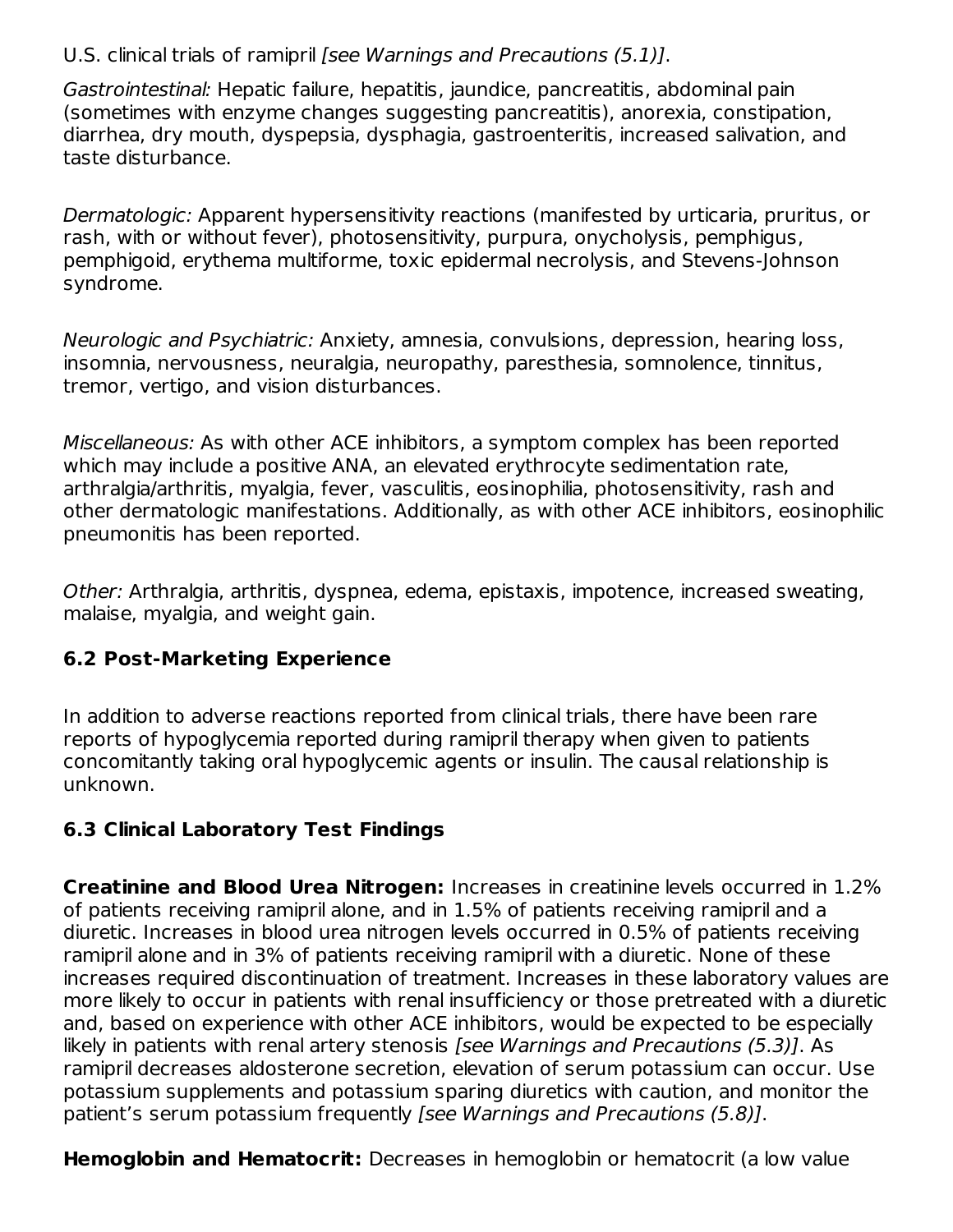and a decrease of 5 g/dL or 5%, respectively) were rare, occurring in 0.4% of patients receiving ramipril alone and in 1.5% of patients receiving ramipril plus a diuretic. No U.S. patients discontinued treatment because of decreases in hemoglobin or hematocrit.

**Other (causal relationships unknown):** Clinically important changes in standard laboratory tests were rarely associated with ramipril administration. Elevations of liver enzymes, serum bilirubin, uric acid, and blood glucose have been reported, as have cases of hyponatremia and scattered incidents of leucopenia, eosinophilia, and proteinuria. In U.S. trials, less than 0.2% of patients discontinued treatment for laboratory abnormalities; all of these were cases of proteinuria or abnormal liver-function tests.

## **7 DRUG INTERACTIONS**

### **7.1 Diuretics**

Patients on diuretics, especially those in whom diuretic therapy was recently instituted, may occasionally experience an excessive reduction of blood pressure after initiation of therapy with ramipril. The possibility of hypotensive effects with ramipril can be minimized by either decreasing or discontinuing the diuretic or increasing the salt intake prior to initiation of treatment with ramipril. If this is not possible, reduce the starting dose [see Dosage and Administration (2)].

### **7.2 Agents Increasing Serum Potassium**

Coadministration of ramipril with other drugs that raise serum potassium levels may result in hyperkalemia. Monitor serum potassium in such patients.

# **7.3 Other Agents Affecting RAS**

In general, avoid combined use of RAS inhibitors. [see Warnings and Precautions (5.7)]. Do not co-administer aliskiren with ramipril in patients with diabetes [see Contraindications (4)].

## **7.4 Lithium**

Increased serum lithium levels and symptoms of lithium toxicity have been reported in patients receiving ACE inhibitors during therapy with lithium; therefore, frequent monitoring of serum lithium levels is recommended. If a diuretic is also used, the risk of lithium toxicity may be increased.

## **7.5 Gold**

Nitritoid reactions (symptoms include facial flushing, nausea, vomiting and hypotension) have been reported rarely in patients on therapy with injectable gold (sodium aurothiomalate) and concomitant ACE inhibitor therapy including ramipril.

## **7.6 Non-Steroidal Anti-Inflammatory Agents including Selective**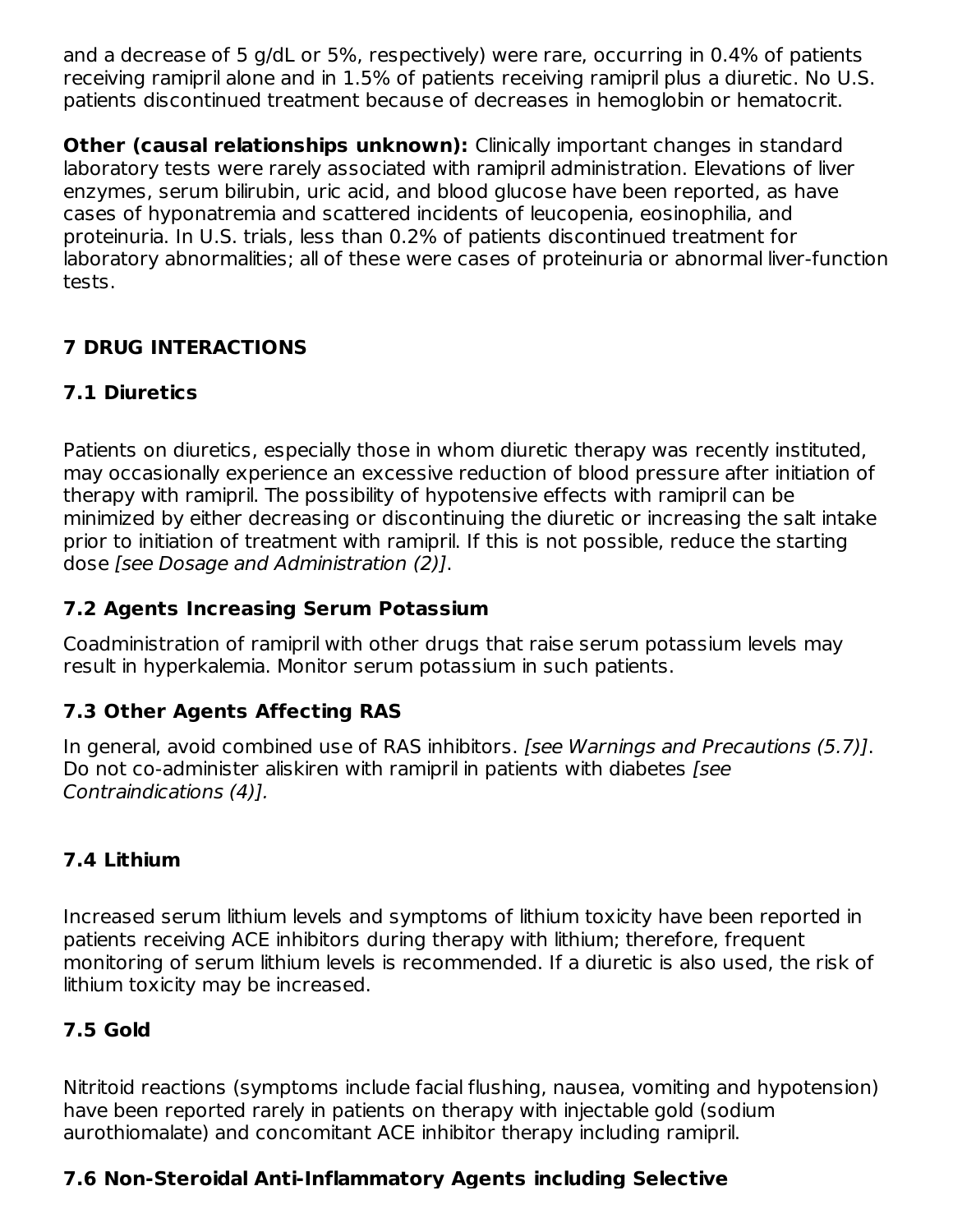#### **7.6 Non-Steroidal Anti-Inflammatory Agents including Selective Cyclooxygenase-2 Inhibitors (COX-2 Inhibitors)**

In patients who are elderly, volume-depleted (including those on diuretic therapy), or with compromised renal function, co-administration of NSAIDs, including selective COX-2 inhibitors, with ACE inhibitors, including ramipril, may result in deterioration of renal function, including possible acute renal failure. These effects are usually reversible. Monitor renal function periodically in patients receiving ramipril and NSAID therapy.

The antihypertensive effect of ACE inhibitors, including ramipril, may be attenuated by NSAIDs.

### **7.7 mTOR Inhibitors or Other Drugs Known to Cause Angioedema**

Patients taking concomitant mTOR inhibitor (e.g., temsirolimus) therapy or a neprilysin inhibitor may be at increased risk for angioedema [see Warnings and Precautions (5.1)].

## **8 USE IN SPECIFIC POPULATIONS**

### **8.1 Pregnancy**

Pregnancy Category D

Use of drugs that act on the renin-angiotensin system during the second and third trimesters of pregnancy reduces fetal renal function and increases fetal and neonatal morbidity and death. Resulting oligohydramnios can be associated with fetal lung hypoplasia and skeletal deformations. Potential neonatal adverse effects include skull hypoplasia, anuria, hypotension, renal failure, and death. When pregnancy is detected, discontinue ramipril as soon as possible. These adverse outcomes are usually associated with use of these drugs in the second and third trimester of pregnancy. Most epidemiologic studies examining fetal abnormalities after exposure to antihypertensive use in the first trimester have not distinguished drugs affecting the renin-angiotensin system from other antihypertensive agents. Appropriate management of maternal hypertension during pregnancy is important to optimize outcomes for both mother and fetus.

In the unusual case that there is no appropriate alternative to therapy with drugs affecting the renin-angiotensin system for a particular patient, apprise the mother of the potential risk to the fetus. Perform serial ultrasound examinations to assess the intraamniotic environment. If oligohydramnios is observed, discontinue ramipril unless it is considered life-saving for the mother. Fetal testing may be appropriate, based on the week of pregnancy. Patients and physicians should be aware, however, that oligohydramnios may not appear until after the fetus has sustained irreversible injury. Closely observe infants with histories of in utero exposure to ramipril for hypotension, oliguria, and hyperkalemia [see Use in Specific Populations (8.4)].

### **8.3 Nursing Mothers**

Ingestion of a single 10 mg oral dose of ramipril resulted in undetectable amounts of ramipril and its metabolites in breast milk. However, because multiple doses may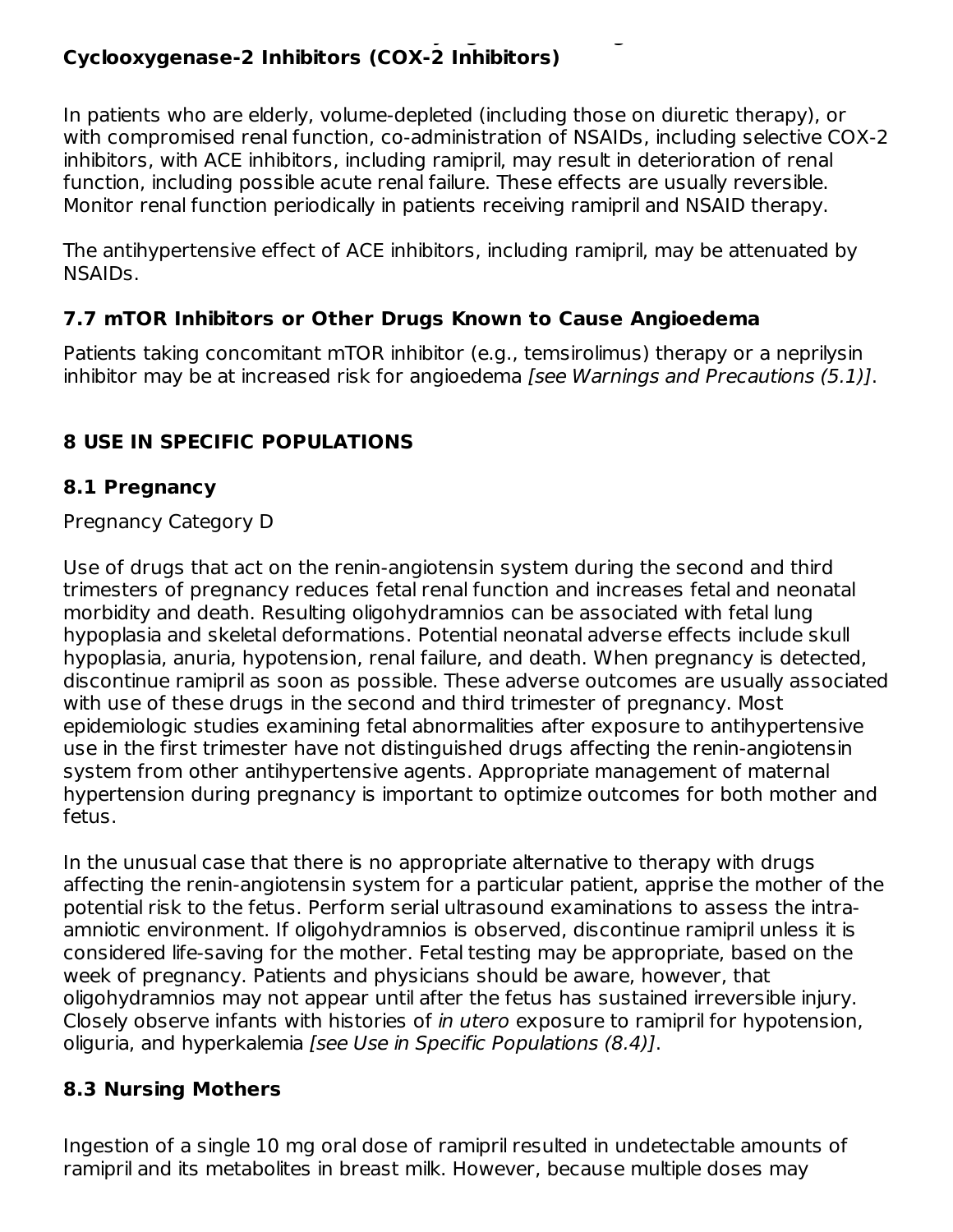produce low milk concentrations that are not predictable from a single dose, do not use ramipril in nursing mothers.

### **8.4 Pediatric Use**

Neonates with a history of *in utero* exposure to ramipril:

If oliguria or hypotension occurs, direct attention toward support of blood pressure and renal perfusion. Exchange transfusions or dialysis may be required as a means of reversing hypotension and/or substituting for disordered renal function. Ramipril, which crosses the placenta, can be removed from the neonatal circulation by these means, but limited experience has not shown that such removal is central to the treatment of these infants.

Safety and effectiveness in pediatric patients have not been established. Irreversible kidney damage has been observed in very young rats given a single dose of ramipril.

## **8.5 Geriatric Use**

Of the total number of patients who received ramipril in U.S. clinical studies of ramipril, 11% were ≥65 years of age while 0.2% were ≥75 years of age. No overall differences in effectiveness or safety were observed between these patients and younger patients, and other reported clinical experience has not identified differences in responses between the elderly and younger patients, but a greater sensitivity of some older individuals cannot be ruled out.

One pharmacokinetic study conducted in hospitalized elderly patients indicated that peak ramiprilat levels and area under the plasma concentration-time curve (AUC) for ramiprilat are higher in older patients.

### **8.6 Renal Impairment**

A single-dose pharmacokinetic study was conducted in hypertensive patients with varying degrees of renal impairment who received a single 10 mg dose of ramipril. Patients were stratified into four groups based on initial estimates of creatinine clearance: normal (>80 mL/min), mild impairment (40 to 80 mL/min), moderate impairment (15 to 40 mL/min), and severe impairment (<15 mL/min). On average, the  $\mathsf{AUC}_{0\text{-}24\mathsf{h}}$  for ramiprilat was approximately  $1.7$ -fold higher, 3-fold higher, and 3.2-fold higher in the groups with mild, moderate, and severe renal impairment, respectively, compared to the group with normal renal function. Overall, the results suggest that the starting dose of ramipril should be adjusted downward in patients with moderate-tosevere renal impairment.

## **10 OVERDOSAGE**

Single oral doses of ramipril in rats and mice of 10 g/kg to 11 g/kg resulted in significant lethality. In dogs, oral doses as high as 1 g/kg induced only mild gastrointestinal distress.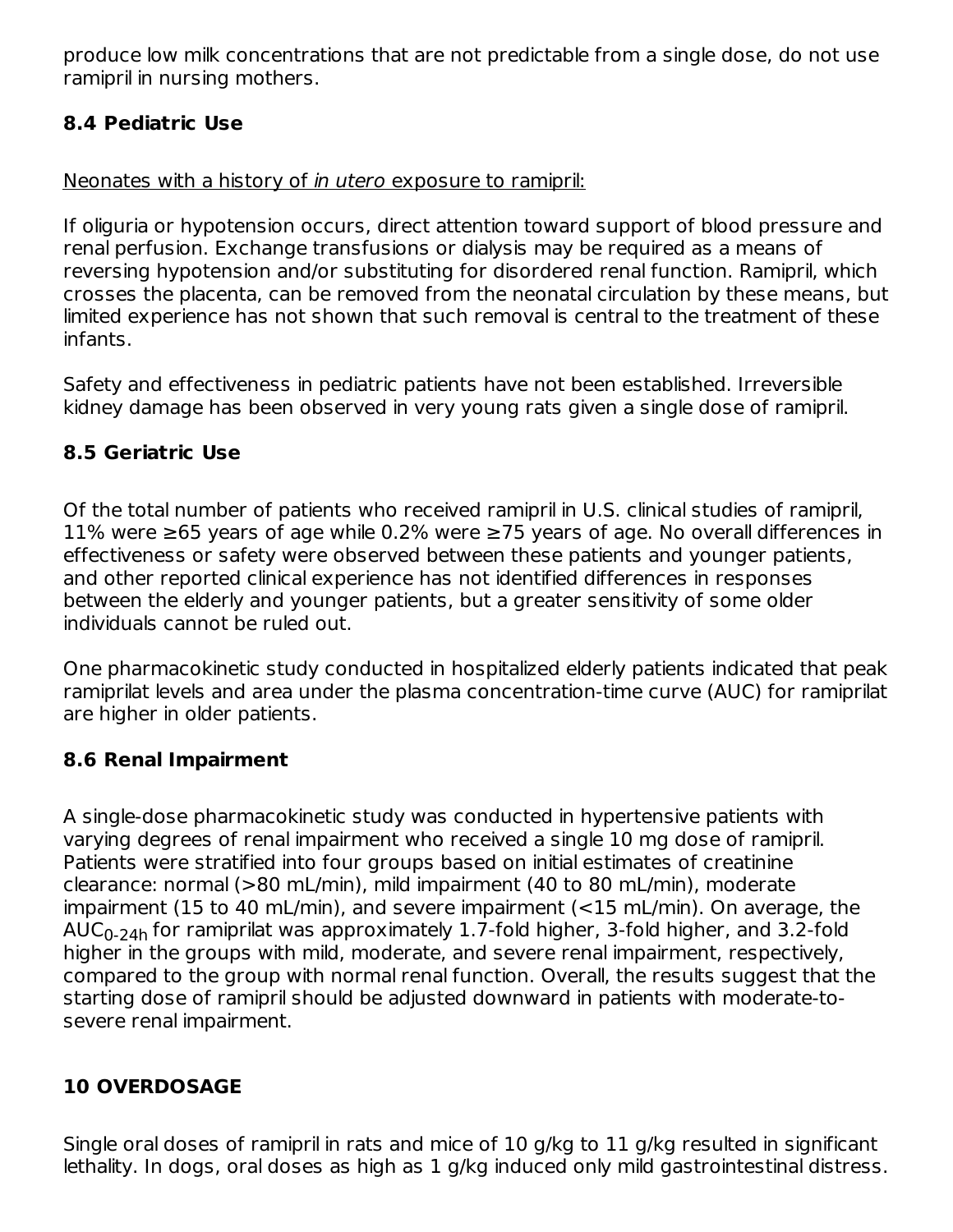Limited data on human overdosage are available. The most likely clinical manifestations would be symptoms attributable to hypotension.

Laboratory determinations of serum levels of ramipril and its metabolites are not widely available, and such determinations have, in any event, no established role in the management of ramipril overdose.

No data are available to suggest physiological maneuvers (e.g., maneuvers to change the pH of the urine) that might accelerate elimination of ramipril and its metabolites. Similarly, it is not known which, if any, of these substances can be effectively removed from the body by hemodialysis.

Angiotensin II could presumably serve as a specific antagonist-antidote in the setting of ramipril overdose, but angiotensin II is essentially unavailable outside of scattered research facilities. Because the hypotensive effect of ramipril is achieved through vasodilation and effective hypovolemia, it is reasonable to treat ramipril overdose by infusion of normal saline solution.

### **11 DESCRIPTION**

Ramipril is a 2-aza-bicyclo [3.3.0]-octane-3-carboxylic acid derivative. It is a white to almost white crystalline powder soluble in polar organic solvents and buffered aqueous solutions. Ramipril melts between 105° to 112°C.

The CAS Registry Number is 87333-19-5. Ramipril's chemical name is (2S,3aS,6aS)- 1[(S)-N-[(S)-1-Carboxy-3-phenylpropyl] alanyl] octahydrocyclopenta [b]pyrrole-2 carboxylic acid, 1-ethyl ester.

The inactive ingredients present are pregelatinized starch and silica hydrophobic, colloidal anhydrous. The empty hard gelatin capsule shells contain gelatin, sodium lauryl sulfate, and titanium dioxide. In addition, the 1.25 mg capsule shell contains iron oxide yellow, 2.5 mg capsule shell contains D&C yellow 10 and FD&C red 40, the 5 mg capsule shell contains FD&C blue 1 and FD&C red 40, and the 10 mg capsule shell contains FD&C blue 1. The capsules are printed with edible ink containing black iron oxide and shellac.

The structural formula for ramipril is:

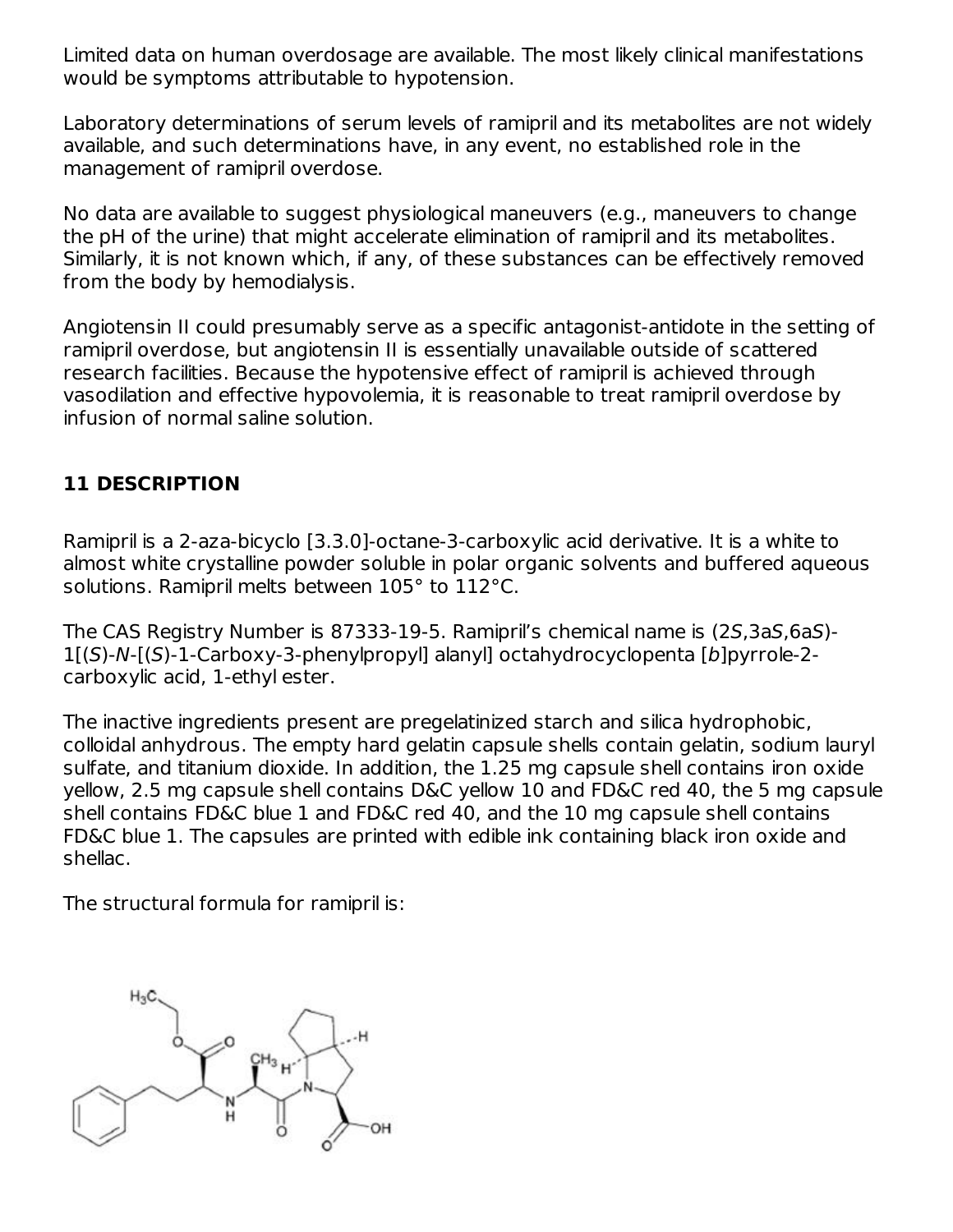Its molecular formula is  $C_{23}H_{32}N_2O_5$  and its molecular weight is 416.5.

Ramiprilat, the diacid metabolite of ramipril, is a non-sulfhydryl ACE inhibitor. Ramipril is converted to ramiprilat by hepatic cleavage of the ester group.

## **12 CLINICAL PHARMACOLOGY**

### **12.1 Mechanism of Action**

Ramipril and ramiprilat inhibit ACE in human subjects and animals. Angiotensin converting enzyme is a peptidyl dipeptidase that catalyzes the conversion of angiotensin I to the vasoconstrictor substance, angiotensin II. Angiotensin II also stimulates aldosterone secretion by the adrenal cortex. Inhibition of ACE results in decreased plasma angiotensin II, which leads to decreased vasopressor activity and to decreased aldosterone secretion. The latter decrease may result in a small increase of serum potassium. In hypertensive patients with normal renal function treated with ramipril alone for up to 56 weeks, approximately 4% of patients during the trial had an abnormally high serum potassium and an increase from baseline greater than 0.75 mEq/L, and none of the patients had an abnormally low potassium and a decrease from baseline greater than 0.75 mEq/L. In the same study, approximately 2% of patients treated with ramipril and hydrochlorothiazide for up to 56 weeks had abnormally high potassium values and an increase from baseline of 0.75 mEq/L or greater; and approximately 2% had abnormally low values and decreases from baseline of 0.75 mEq/L or greater [see Warnings and Precautions (5.8)]. Removal of angiotensin II negative feedback on renin secretion leads to increased plasma renin activity.

The effect of ramipril on hypertension appears to result at least in part from inhibition of both tissue and circulating ACE activity, thereby reducing angiotensin II formation in tissue and plasma.

Angiotensin converting enzyme is identical to kininase, an enzyme that degrades bradykinin. Whether increased levels of bradykinin, a potent vasopressor peptide, play a role in the therapeutic effects of ramipril remains to be elucidated.

While the mechanism through which ramipril lowers blood pressure is believed to be primarily suppression of the renin-angiotensin-aldosterone system, ramipril has an antihypertensive effect even in patients with low-renin hypertension. Although ramipril was antihypertensive in all races studied, Black hypertensive patients (usually a low-renin hypertensive population) had a blood pressure lowering response to monotherapy, albeit a smaller average response, than non-Black patients.

### **12.2 Pharmacodynamics**

Single doses of ramipril of 2.5 mg to 20 mg produce approximately 60% to 80% inhibition of ACE activity 4 hours after dosing with approximately 40% to 60% inhibition after 24 hours. Multiple oral doses of ramipril of 2 mg or more cause plasma ACE activity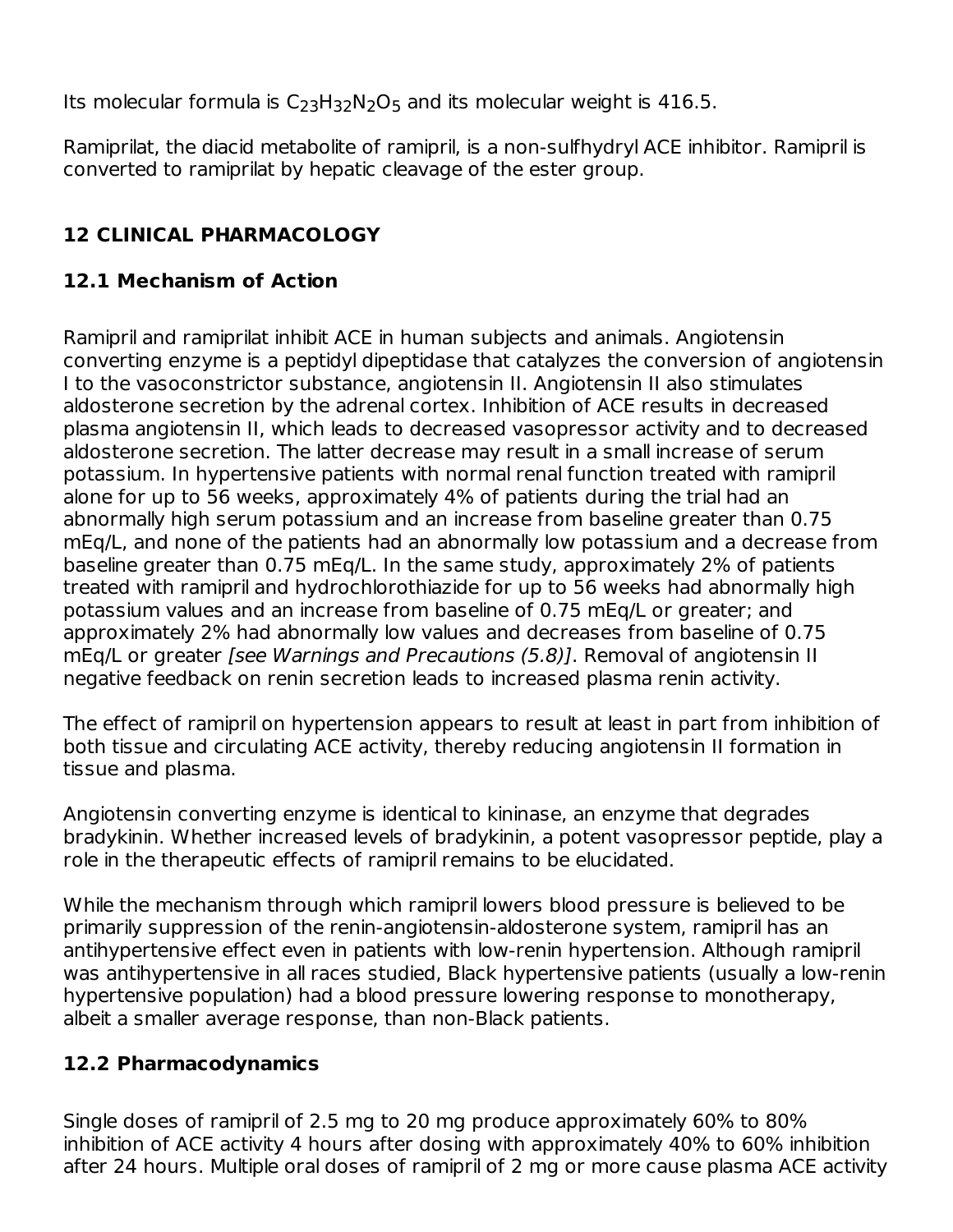to fall by more than 90% 4 hours after dosing, with over 80% inhibition of ACE activity remaining 24 hours after dosing. The more prolonged effect of even small multiple doses presumably reflects saturation of ACE binding sites by ramiprilat and relatively slow release from those sites.

### **12.3 Pharmacokinetics**

### Absorption

Following oral administration of ramipril, peak plasma concentrations (C $_{\sf max}$ ) of ramipril are reached within 1 hour. The extent of absorption is at least 50% to 60%, and is not significantly influenced by the presence of food in the gastrointestinal tract, although the rate of absorption is reduced.

In a trial in which subjects received ramipril capsules or the contents of identical capsules dissolved in water, dissolved in apple juice, or suspended in applesauce, serum ramiprilat levels were essentially unrelated to the use or non-use of the concomitant liquid or food.

#### Distribution

Cleavage of the ester group (primarily in the liver) converts ramipril to its active diacid metabolite, ramiprilat. Peak plasma concentrations of ramiprilat are reached 2 to 4 hours after drug intake. The serum protein binding of ramipril is about 73% and that of ramiprilat about 56%; in vitro, these percentages are independent of concentration over the range of 0.01 mcg/mL to 10 mcg/mL.

#### **Metabolism**

Ramipril is almost completely metabolized to ramiprilat, which has about 6 times the ACE inhibitory activity of ramipril, and to the diketopiperazine ester, the diketopiperazine acid, and the glucuronides of ramipril and ramiprilat, all of which are inactive.

Plasma concentrations of ramipril and ramiprilat increase with increased dose, but are not strictly dose-proportional. The 24-hour AUC for ramiprilat, however, is doseproportional over the 2.5 mg to 20 mg dose range. The absolute bioavailabilities of ramipril and ramiprilat were 28% and 44%, respectively, when 5 mg of oral ramipril was compared with the same dose of ramipril given intravenously.

After once-daily dosing, steady-state plasma concentrations of ramiprilat are reached by the fourth dose. Steady-state concentrations of ramiprilat are somewhat higher than those seen after the first dose of ramipril, especially at low doses (2.5 mg), but the difference is clinically insignificant.

Plasma concentrations of ramiprilat decline in a triphasic manner (initial rapid decline, apparent elimination phase, terminal elimination phase). The initial rapid decline, which represents distribution of the drug into a large peripheral compartment and subsequent binding to both plasma and tissue ACE, has a half-life of 2 to 4 hours. Because of its potent binding to ACE and slow dissociation from the enzyme, ramiprilat shows two elimination phases. The apparent elimination phase corresponds to the clearance of free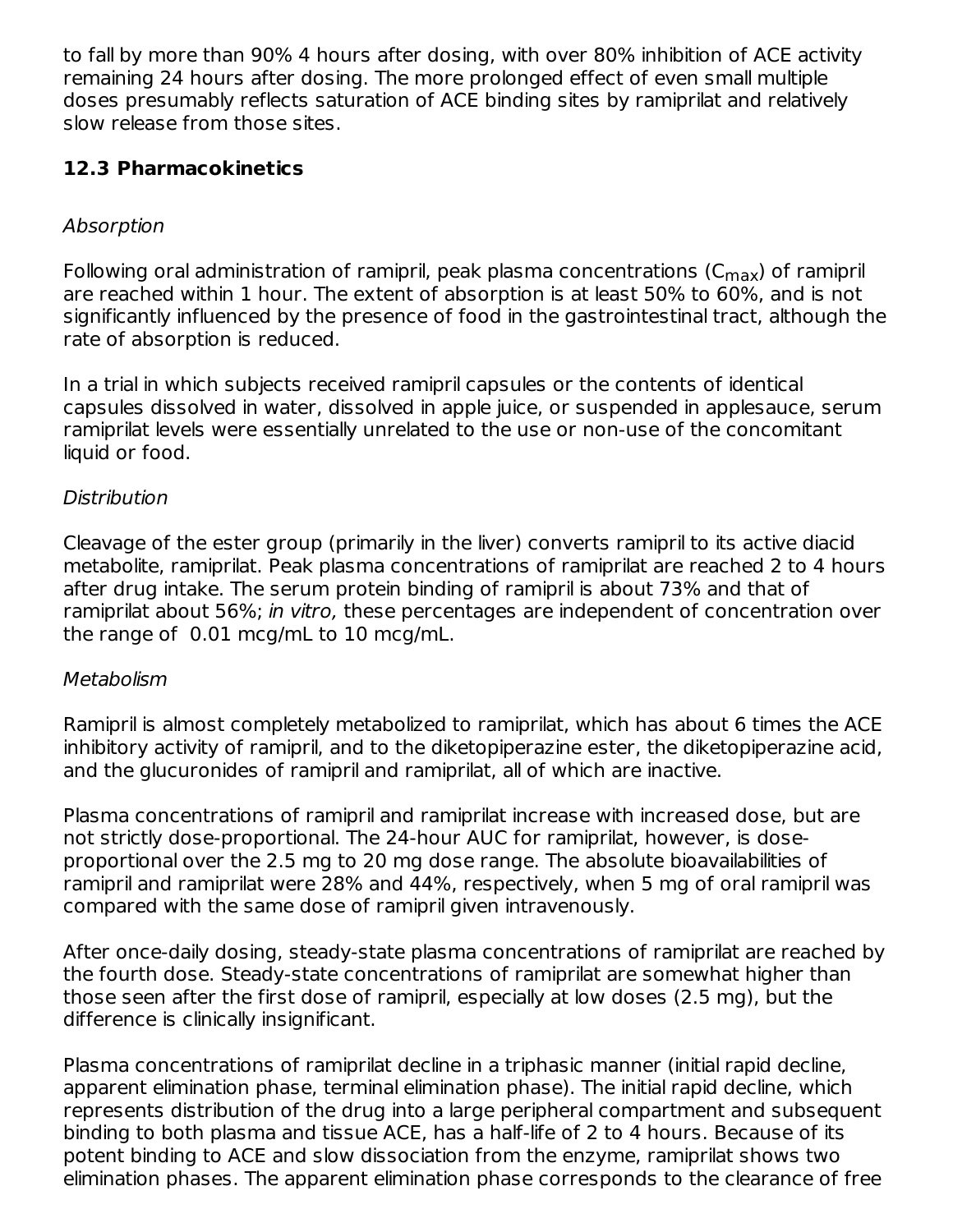elimination phases. The apparent elimination phase corresponds to the clearance of free ramiprilat and has a half-life of 9 to 18 hours. The terminal elimination phase has a prolonged half-life (>50 hours) and probably represents the binding/dissociation kinetics of the ramiprilat/ACE complex. It does not contribute to the accumulation of the drug. After multiple daily doses of ramipril 5 mg to 10 mg, the half-life of ramiprilat concentrations within the therapeutic range was 13 to 17 hours.

In patients with creatinine clearance <40 mL/min/1.73 m<sup>2</sup>, peak levels of ramiprilat are approximately doubled, and trough levels may be as much as quintupled. In multipledose regimens, the total exposure to ramiprilat (AUC) in these patients is 3 to 4 times as large as it is in patients with normal renal function who receive similar doses.

In patients with impaired liver function, the metabolism of ramipril to ramiprilat appears to be slowed, possibly because of diminished activity of hepatic esterases, and plasma ramipril levels in these patients are increased about 3-fold. Peak concentrations of ramiprilat in these patients, however, are not different from those seen in subjects with normal hepatic function, and the effect of a given dose on plasma ACE activity does not vary with hepatic function.

#### Excretion

After oral administration of ramipril, about 60% of the parent drug and its metabolites are eliminated in the urine, and about 40% is found in the feces. Drug recovered in the feces may represent both biliary excretion of metabolites and/or unabsorbed drug, however the proportion of a dose eliminated by the bile has not been determined. Less than 2% of the administered dose is recovered in urine as unchanged ramipril.

The urinary excretion of ramipril, ramiprilat, and their metabolites is reduced in patients with impaired renal function. Compared to normal subjects, patients with creatinine clearance <40 mL/min/1.73 m<sup>2</sup> had higher peak and trough ramiprilat levels and slightly longer times to peak concentrations.

## **13 NONCLINICAL TOXICOLOGY**

### **13.1 Carcinogenesis, Mutagenesis, Impairment of Fertility**

No evidence of a tumorigenic effect was found when ramipril was given by gavage to rats for up to 24 months at doses of up to 500 mg/kg/day or to mice for up to 18 months at doses of up to 1000 mg/kg/day. (For either species, these doses are about 200 times the maximum recommended human dose when compared on the basis of body surface area.) No mutagenic activity was detected in the Ames test in bacteria, the micronucleus test in mice, unscheduled DNA synthesis in a human cell line, or a forward gene-mutation assay in a Chinese hamster ovary cell line. Several metabolites and degradation products of ramipril were also negative in the Ames test. A study in rats with dosages as great as 500 mg/kg/day did not produce adverse effects on fertility.

No teratogenic effects of ramipril were seen in studies of pregnant rats, rabbits, and cynomolgus monkeys. On a body surface area basis, the doses used were up to approximately 400 times (in rats and monkeys) and 2 times (in rabbits) the recommended human dose.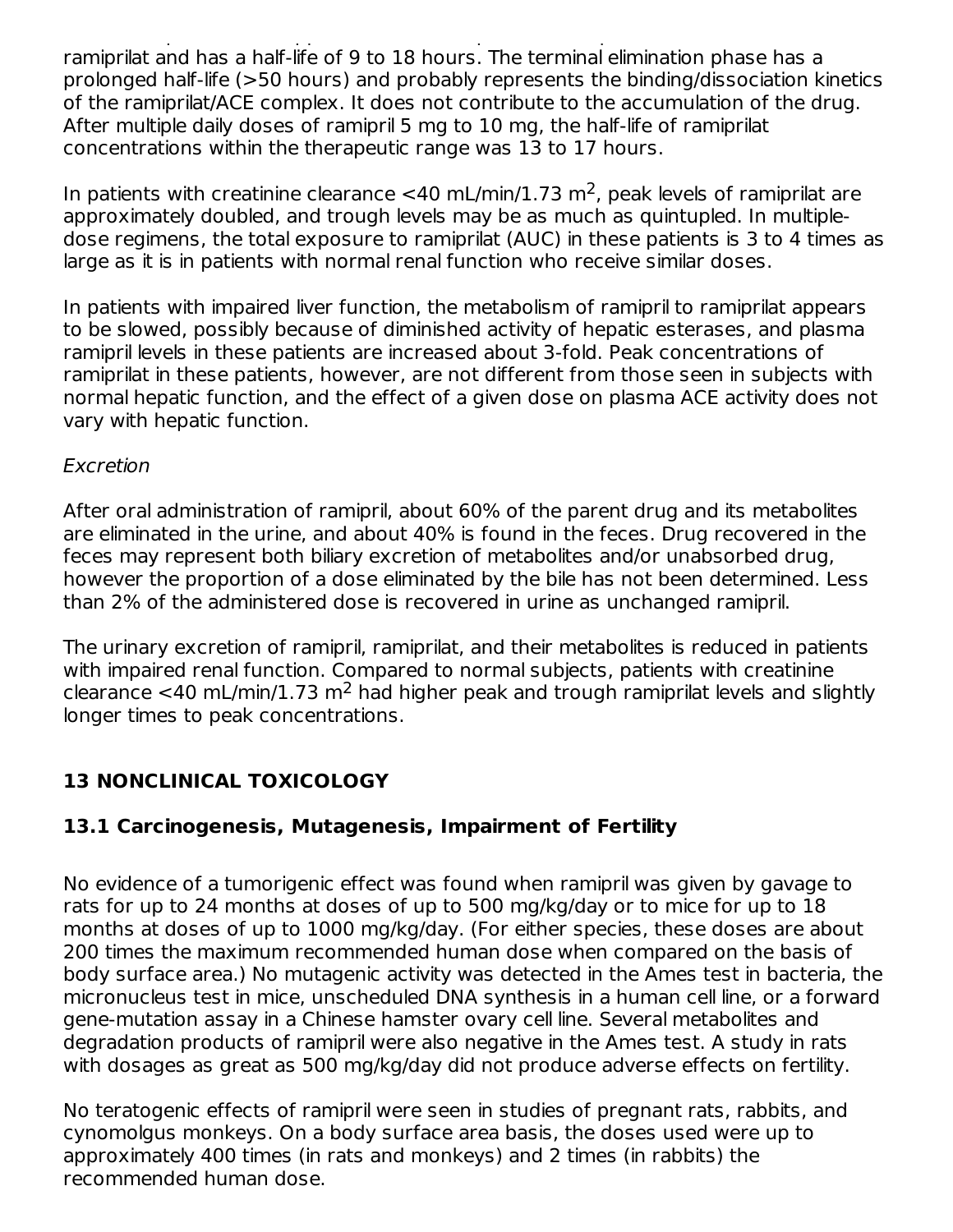### **14 CLINICAL STUDIES**

#### **14.1 Hypertension**

Ramipril has been compared with other ACE inhibitors, beta-blockers, and thiazide diuretics as monotherapy for hypertension. It was approximately as effective as other ACE inhibitors and as atenolol.

Administration of ramipril to patients with mild to moderate hypertension results in a reduction of both supine and standing blood pressure to about the same extent with no compensatory tachycardia. Symptomatic postural hypotension is infrequent, although it can occur in patients who are salt- and/or volume-depleted [see Warnings and Precautions (5.5)]. Use of ramipril in combination with thiazide diuretics gives a blood pressure lowering effect greater than that seen with either agent alone.

In single-dose studies, doses of 5 mg to 20 mg of ramipril lowered blood pressure within 1 to 2 hours, with peak reductions achieved 3 to 6 hours after dosing. The antihypertensive effect of a single dose persisted for 24 hours. In longer term (4 to 12 weeks) controlled studies, once-daily doses of 2.5 mg to 10 mg were similar in their effect, lowering supine or standing systolic and diastolic blood pressures 24 hours after dosing by about 6/4 mmHg more than placebo. In comparisons of peak vs. trough effect, the trough effect represented about 50 to 60% of the peak response. In a titration study comparing divided (bid) vs. qd treatment, the divided regimen was superior, indicating that for some patients, the antihypertensive effect with once-daily dosing is not adequately maintained.

In most trials, the antihypertensive effect of ramipril increased during the first several weeks of repeated measurements. The antihypertensive effect of ramipril has been shown to continue during long-term therapy for at least 2 years. Abrupt withdrawal of ramipril has not resulted in a rapid increase in blood pressure. Ramipril has been compared with other ACE inhibitors, beta-blockers, and thiazide diuretics. Ramipril was approximately as effective as other ACE inhibitors and as atenolol. In both Caucasians and Blacks, hydrochlorothiazide (25 or 50 mg) was significantly more effective than ramipril.

Ramipril was less effective in blacks than in Caucasians. The effectiveness of ramipril was not influenced by age, sex, or weight.

In a baseline controlled study of 10 patients with mild essential hypertension, blood pressure reduction was accompanied by a 15% increase in renal blood flow. In healthy volunteers, glomerular filtration rate was unchanged.

#### **14.2 Reduction in Risk of Myocardial Infarction, Stroke, and Death from Cardiovascular Causes**

The HOPE study was a large, multicenter, randomized, double-blind, placebo-controlled, 2 x 2 factorial design study conducted in 9541 patients (4645 on ramipril) who were 55 years or older and considered at high risk of developing a major cardiovascular event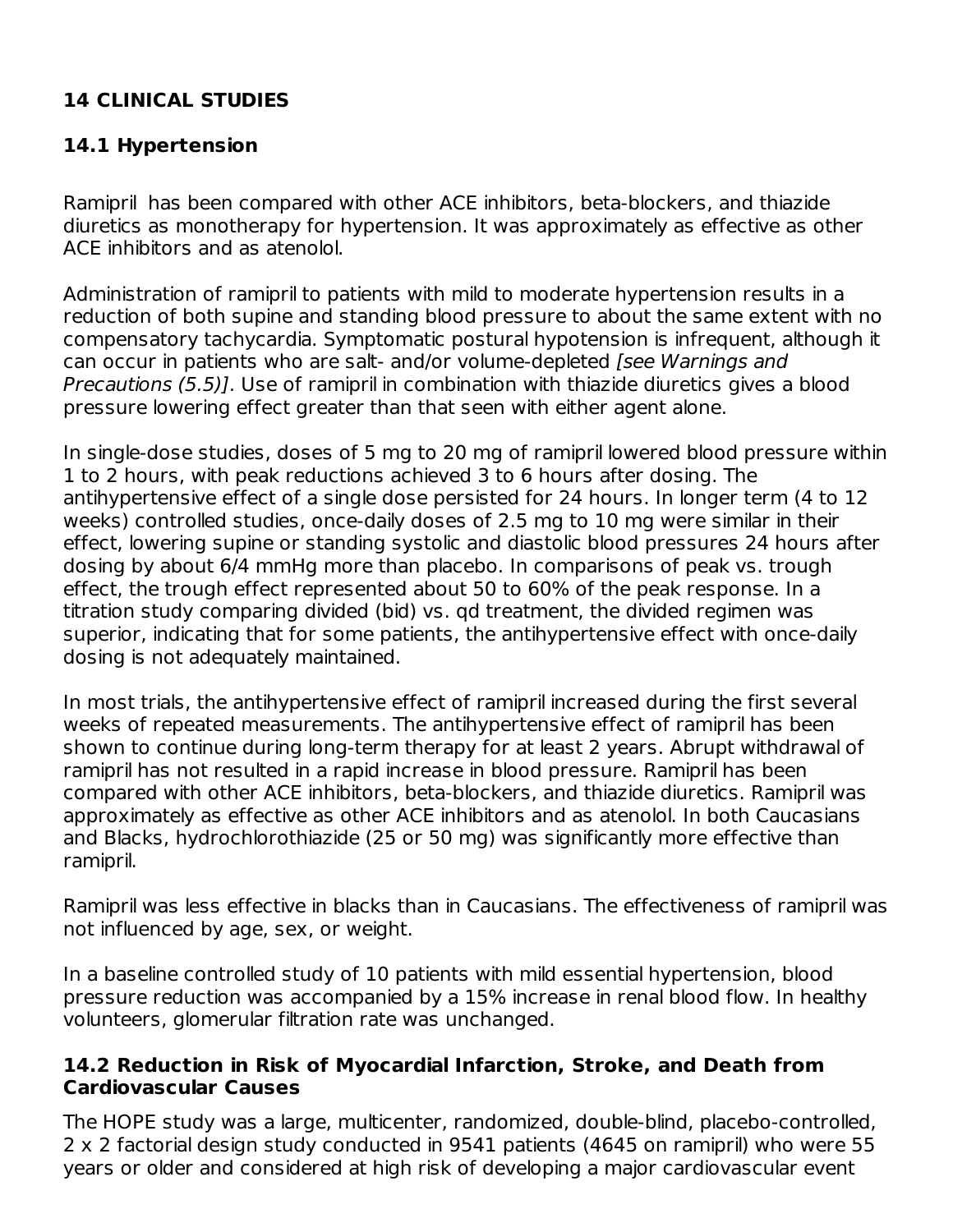because of a history of coronary artery disease, stroke, peripheral vascular disease, or diabetes that was accompanied by at least one other cardiovascular risk factor (hypertension, elevated total cholesterol levels, low HDL levels, cigarette smoking, or documented microalbuminuria). Patients were either normotensive or under treatment with other antihypertensive agents. Patients were excluded if they had clinical heart failure or were known to have a low ejection fraction (<0.40). This study was designed to examine the long-term (mean of 5 years) effects of ramipril (10 mg orally once daily) on the combined endpoint of myocardial infarction, stroke, or death from cardiovascular causes.

The HOPE study results showed that ramipril (10 mg/day) significantly reduced the rate of myocardial infarction, stroke, or death from cardiovascular causes (826/4652 vs. 651/4645, relative risk 0.78), as well as the rates of the 3 components of the combined endpoint. The relative risk of the composite outcomes in the ramipril group as compared to the placebo group was 0.78% (95% confidence interval, 0.70 to 0.86). The effect was evident after about 1 year of treatment.

|  | Table 3. Summary of Combined Components and Endpoints-HOPE |  |  |
|--|------------------------------------------------------------|--|--|
|  | Study                                                      |  |  |

| <b>Outcome</b>            | <b>Placebo</b><br>$(N=4652)$<br>$n$ (%) | Ramipril<br>$(N=4645)$<br>n(%) | <b>Relative Risk</b><br>(95% CI)<br><b>P-Value</b> |
|---------------------------|-----------------------------------------|--------------------------------|----------------------------------------------------|
| <b>Combined Endpoint</b>  |                                         |                                |                                                    |
| Myocardial infarction,    | 826 (17.8%)                             |                                | 651 (14.0%) 0.78 (0.70 to 0.86)                    |
| stroke, or death from     |                                         |                                | $P = 0.0001$                                       |
| cardiovascular cause      |                                         |                                |                                                    |
| <b>Component Endpoint</b> |                                         |                                |                                                    |
| Death from cardiovascular | 377 (8.1%)                              |                                | 282 (6.1%) 0.74 (0.64 to 0.87)                     |
| causes                    |                                         |                                | $P = 0.0002$                                       |
| Myocardial infarction     | 570 (12.3%)                             |                                | 459 (9.9%) 0.80 (0.70 to 0.90)                     |
|                           |                                         |                                | $P = 0.0003$                                       |
| Stroke                    | 226 (4.9%)                              |                                | 156 (3.4%) 0.68 (0.56 to 0.84)                     |
|                           |                                         |                                | $P = 0.0002$                                       |
| <b>Overall Mortality</b>  |                                         |                                |                                                    |
| Death from any cause      | 569 (12.2%)                             |                                | 482 (10.4%) 0.84 (0.75 to 0.95)                    |
|                           |                                         |                                | $P = 0.005$                                        |

**Figure 1. Kaplan-Meier Estimates of the Composite Outcome of Myocardial Infarction, Stroke, or Death from Cardiovascular Causes in the Ramipril Group and the Placebo Group**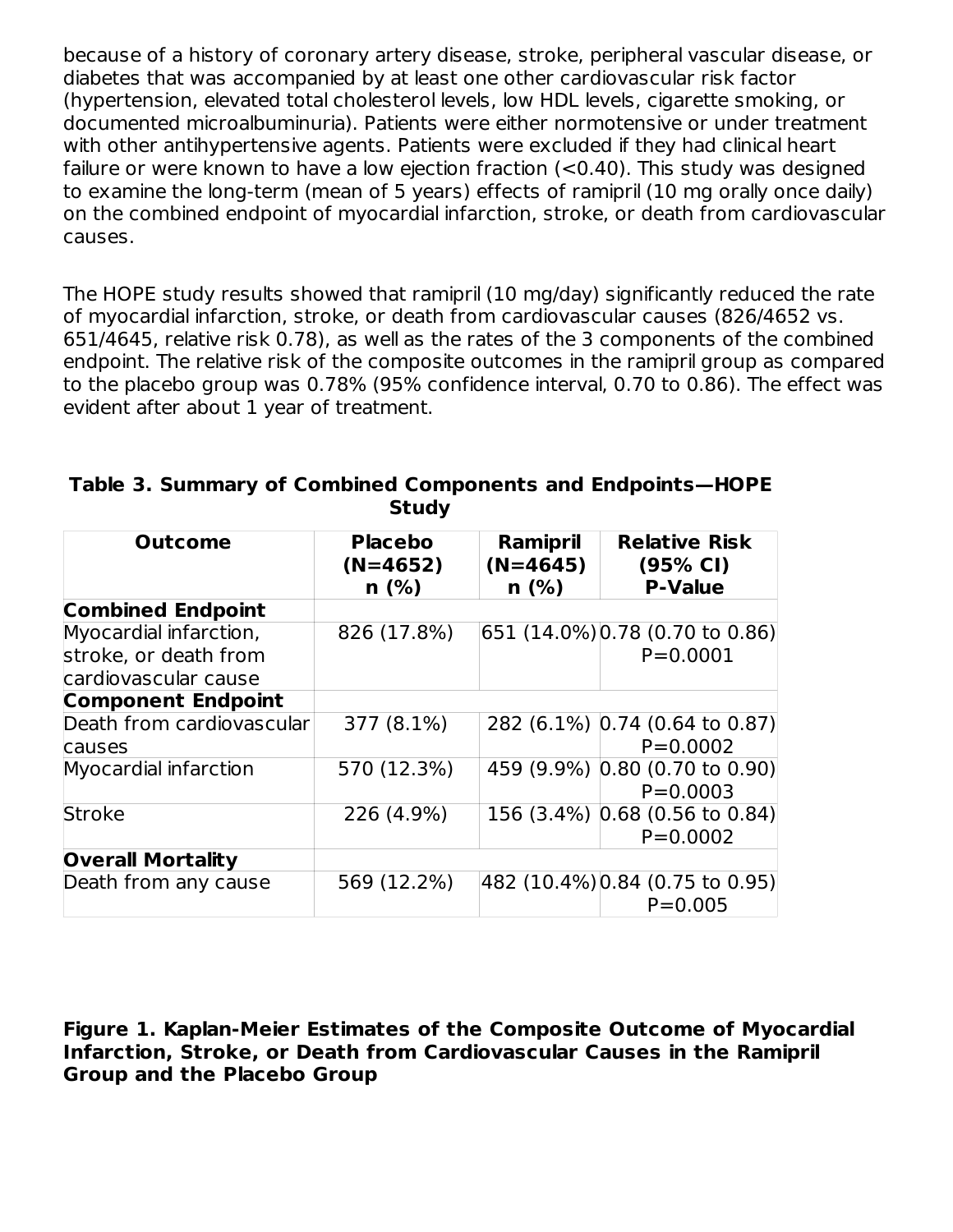

Ramipril was effective in different demographic subgroups (i.e., gender, age), subgroups defined by underlying disease (e.g., cardiovascular disease, hypertension), and subgroups defined by concomitant medication. There were insufficient data to determine whether or not ramipril was equally effective in ethnic subgroups.

This study was designed with a prespecified substudy in diabetics with at least one other cardiovascular risk factor. Effects of ramipril on the combined endpoint and its components were similar in diabetics (N=3577) to those in the overall study population.

| <b>Outcome</b>                                | <b>Placebo</b><br>$(N=1769)$ | Ramipril<br>$(N=1808)$ | <b>Relative Risk</b><br><b>Reduction (95% CI)</b> |
|-----------------------------------------------|------------------------------|------------------------|---------------------------------------------------|
|                                               | n(%)                         | $n$ (%)                | <b>P-Value</b>                                    |
| <b>Combined Endpoint</b>                      |                              |                        |                                                   |
| Myocardial infarction, stroke, or 351 (19.8%) |                              | 277 (15.3%)            | $0.25$ (0.12 to 0.36)                             |
| death from cardiovascular cause               |                              |                        | $P = 0.0004$                                      |
| <b>Component Endpoint</b>                     |                              |                        |                                                   |
| Death from cardiovascular causes 172 (9.7%)   |                              | $ 112(6.2\%)$          | $0.37$ (0.21 to 0.51)                             |
|                                               |                              |                        | $P = 0.0001$                                      |
| Myocardial infarction                         | 229 (12.9%)                  | $ 185(10.2\%)$         | $0.22$ (0.06 to 0.36)                             |
|                                               |                              |                        | $P = 0.01$                                        |
| Stroke                                        | 108 (6.1%)                   | 76 (4.2%)              | $0.33$ (0.10 to 0.50)                             |
|                                               |                              |                        | $P = 0.007$                                       |

#### **Table 4. Summary of Combined Endpoints and Components in Diabetics— HOPE Study**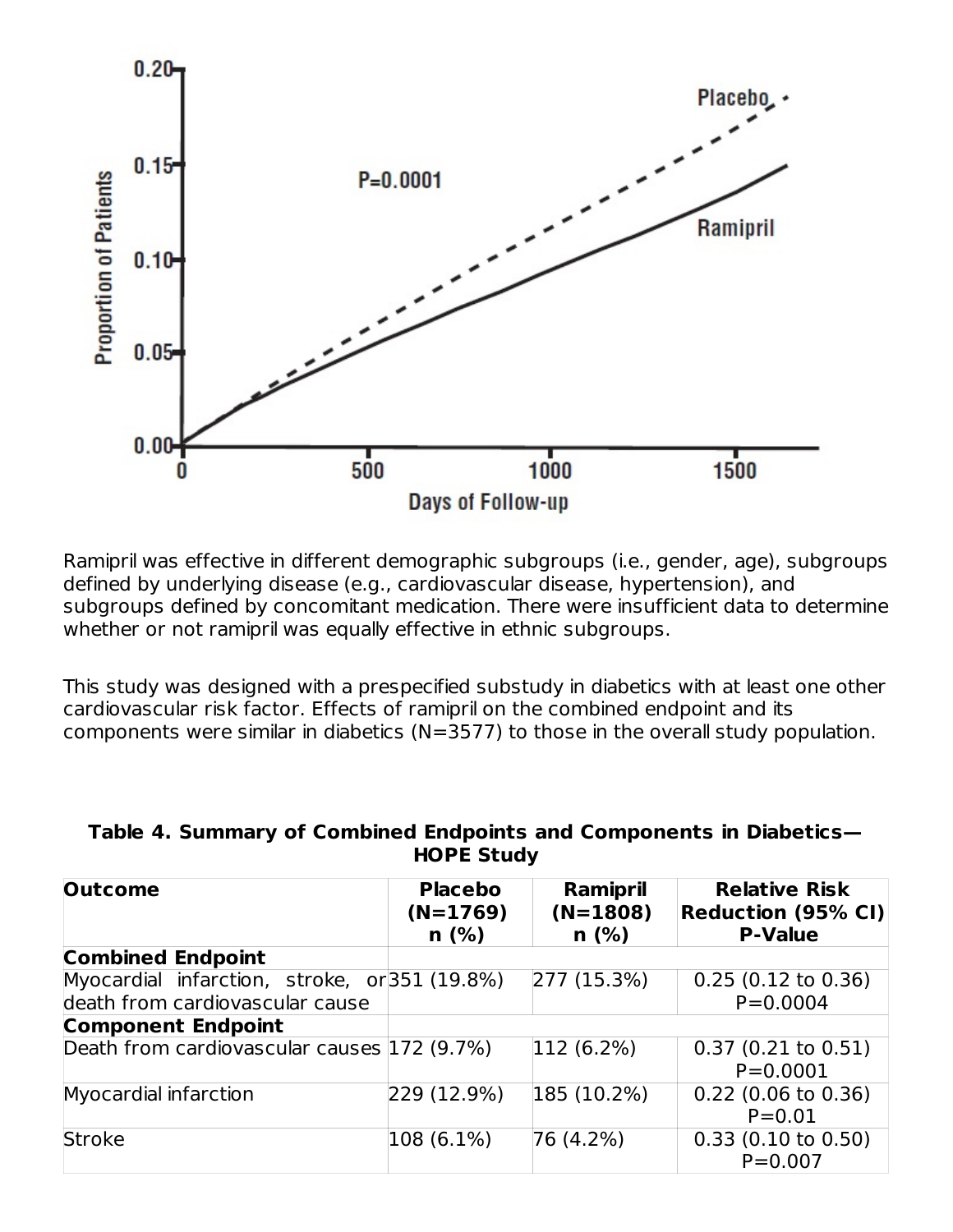#### **Figure 2. The Beneficial Effect of Treatment with Ramipril on the Composite Outcome of Myocardial Infarction, Stroke, or Death from Cardiovascular Causes Overall and in Various Subgroups**

|                                                                             |                                   | Incidence of<br>Composite              |                                 |  |
|-----------------------------------------------------------------------------|-----------------------------------|----------------------------------------|---------------------------------|--|
| Overall                                                                     | No. of<br><b>Patients</b><br>9297 | Outcome<br>in Placebo<br>Group<br>17.8 |                                 |  |
| Cardiovascular disease                                                      | 8162                              | 18.7                                   |                                 |  |
| No cardiovascular disease                                                   | 1135                              | 10.2                                   |                                 |  |
| <b>Diabetes</b><br>No diabetes                                              | 3577<br>5720                      | 19.8<br>16.5                           |                                 |  |
| Age $<$ 65 yr<br>Age $<$ 65 yr                                              | 4169<br>5128                      | 14.2<br>20.7                           |                                 |  |
| Male sex<br>Female sex                                                      | 6817<br>2480                      | 18.7<br>14.4                           |                                 |  |
| Hypertension<br>No hypertension                                             | 4355<br>4942                      | 19.5<br>16.3                           |                                 |  |
| History of coronary artery disease<br>No history of coronary artery disease | 7477<br>1820                      | 18.6<br>14.2                           |                                 |  |
| Prior myocardial infraction<br>No prior myocardial infraction               | 4892<br>4405                      | 20.9<br>14.2                           |                                 |  |
| Cerebrovascular disease<br>No cerebrovascular disease                       | 1013<br>8284                      | 25.9<br>16.7                           |                                 |  |
| Peripheral vascular disease<br>No peripheral vascular disease               | 4051<br>5246                      | 22.0<br>14.3                           |                                 |  |
| Microalbuminuria<br>No microalbuminuria                                     | 1956<br>7341                      | 26.4<br>15.4                           |                                 |  |
|                                                                             |                                   | 0.6                                    | 1.0<br>1.2<br>0.8               |  |
|                                                                             |                                   |                                        | Relative Risk in Ramipril Group |  |
|                                                                             |                                   |                                        | (95% confidence interval)       |  |

Cerebrovascular disease was defined as stroke or transient ischemic attacks. The size of each symbol is proportional to the number of patients in each group. The dashed line indicates overall relative risk.

The benefits of ramipril were observed among patients who were taking aspirin or other anti-platelet agents, beta-blockers, and lipid-lowering agents as well as diuretics and calcium channel blockers.

#### **14.3 Heart Failure Post-Myocardial Infarction**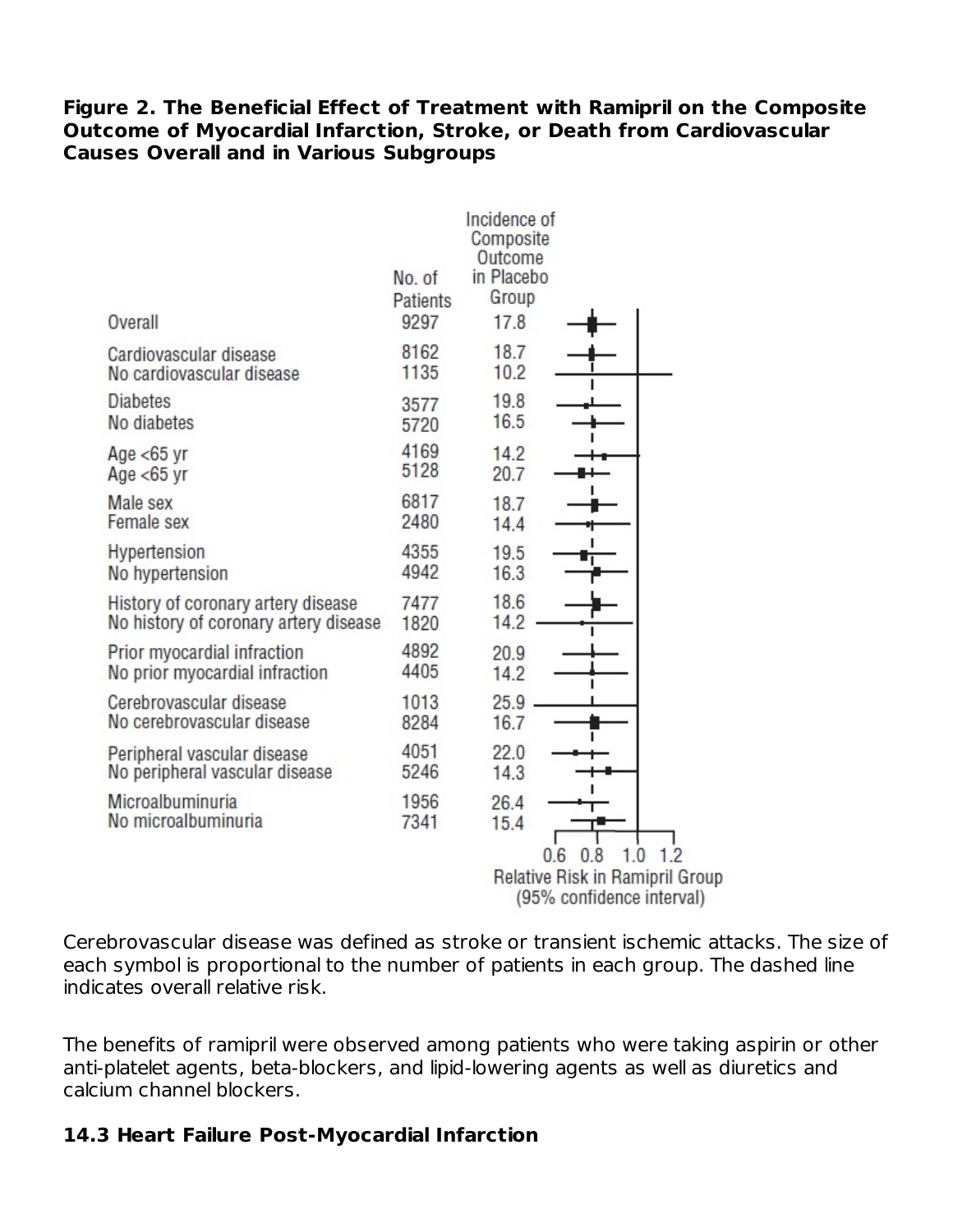Ramipril was studied in the AIRE trial. This was a multinational (mainly European) 161 center, 2006-patient, double-blind, randomized, parallel-group study comparing ramipril to placebo in stable patients, 2 to 9 days after an acute myocardial infarction, who had shown clinical signs of congestive heart failure at any time after the myocardial infarction. Patients in severe (NYHA class IV) heart failure, patients with unstable angina, patients with heart failure of congenital or valvular etiology, and patients with contraindications to ACE inhibitors were all excluded. The majority of patients had received thrombolytic therapy at the time of the index infarction, and the average time between infarction and initiation of treatment was 5 days.

Patients randomized to ramipril treatment were given an initial dose of 2.5 mg twice daily. If the initial regimen caused undue hypotension, the dose was reduced to 1.25 mg, but in either event doses were titrated upward (as tolerated) to a target regimen (achieved in 77% of patients randomized to ramipril) of 5 mg twice daily. Patients were then followed for an average of 15 months, with the range of follow-up between 6 and 46 months.

The use of ramipril was associated with a 27% reduction (p=0.002) in the risk of death from any cause; about 90% of the deaths that occurred were cardiovascular, mainly sudden death. The risks of progression to severe heart failure and of congestive heart failure-related hospitalization were also reduced, by  $23\%$  (p=0.017) and  $26\%$  (p=0.011), respectively. The benefits of ramipril therapy were seen in both genders, and they were not affected by the exact timing of the initiation of therapy, but older patients may have had a greater benefit than those under 65. The benefits were seen in patients on (and not on) various concomitant medications. At the time of randomization these included aspirin (about 80% of patients), diuretics (about 60%), organic nitrates (about 55%), beta-blockers (about 20%), calcium channel blockers (about 15%), and digoxin (about 12%).

#### **16 HOW SUPPLIED/STORAGE AND HANDLING**

Product: 50090-5730 NDC: 50090-5730-0 30 CAPSULE in a BOTTLE

NDC: 50090-5730-1 90 CAPSULE in a BOTTLE

## **17 PATIENT COUNSELING INFORMATION**

### **Angioedema**

Angioedema, including laryngeal edema, can occur with treatment with ACE inhibitors, especially following the first dose. Advise patients to immediately report any signs or symptoms suggesting angioedema (swelling of face, eyes, lips, or tongue, or difficulty in breathing) and to temporarily discontinue drug until they have consulted with the prescribing physician.

### **Neutropenia**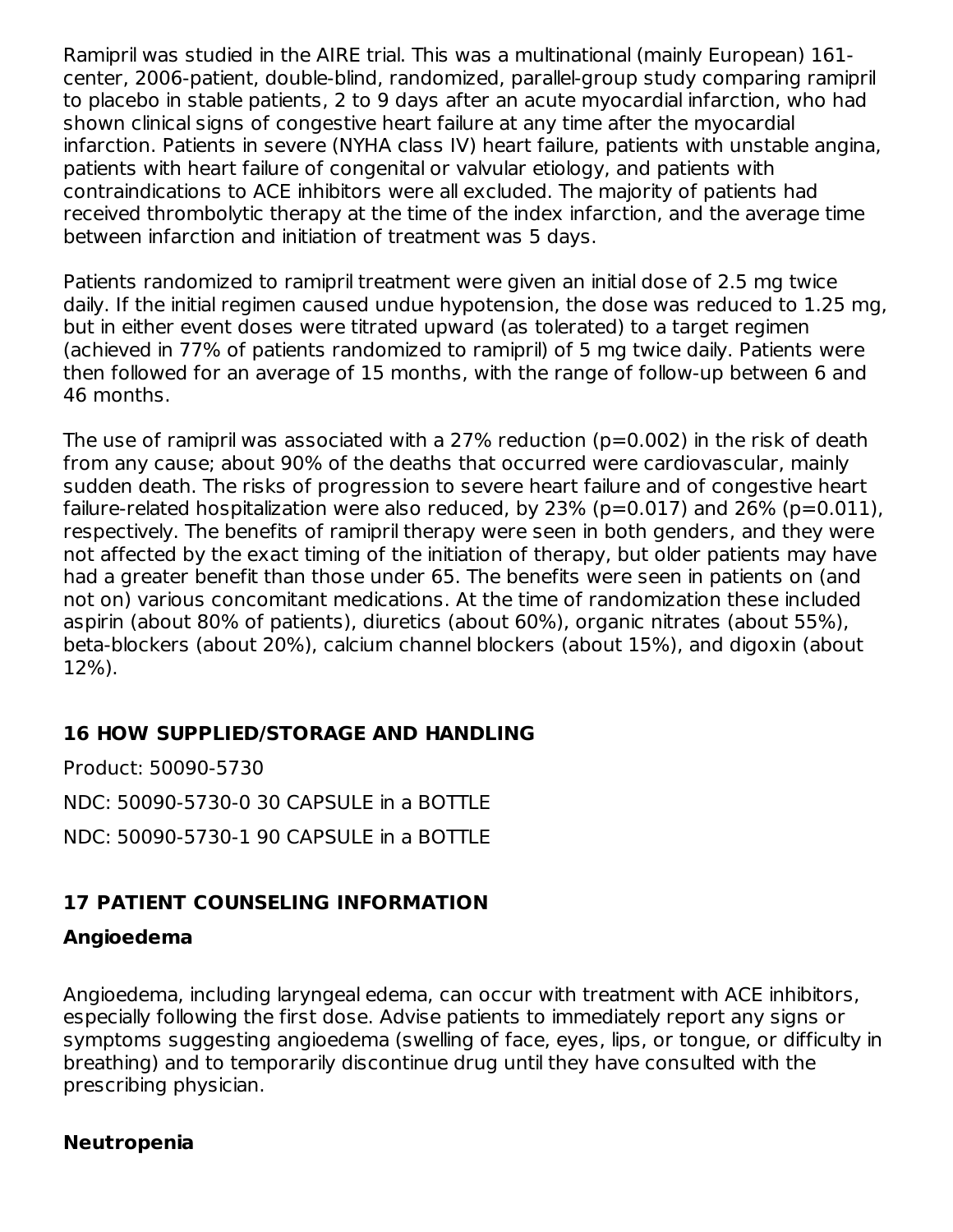Advise patients to promptly report any indication of infection (e.g., sore throat, fever), which could be a sign of neutropenia.

#### **Symptomatic Hypotension**

Inform patients that light-headedness can occur, especially during the first days of therapy, and it should be reported. Advise patients to discontinue ramipril if syncope (fainting) occurs, and to follow up with their health care providers.

Inform patients that inadequate fluid intake or excessive perspiration, diarrhea, or vomiting while taking ramipril can lead to an excessive fall in blood pressure, with the same consequences of lightheadedness and possible syncope.

#### **Pregnancy**

Tell female patients of childbearing age about the consequences of exposure to ramipril during pregnancy. Discuss treatment options with women planning to become pregnant. Ask patients to report pregnancies to their physicians as soon as possible.

#### **Hyperkalemia**

Advise patients not to use salt substitutes containing potassium without consulting their physician.

#### **Distributed by:**

Rising Health, LLC Saddle Brook, NJ 07663

#### **Made in India**

Code: TS/DRUGS/19/1993

Revised: 08/2021

#### **RAMIPRIL**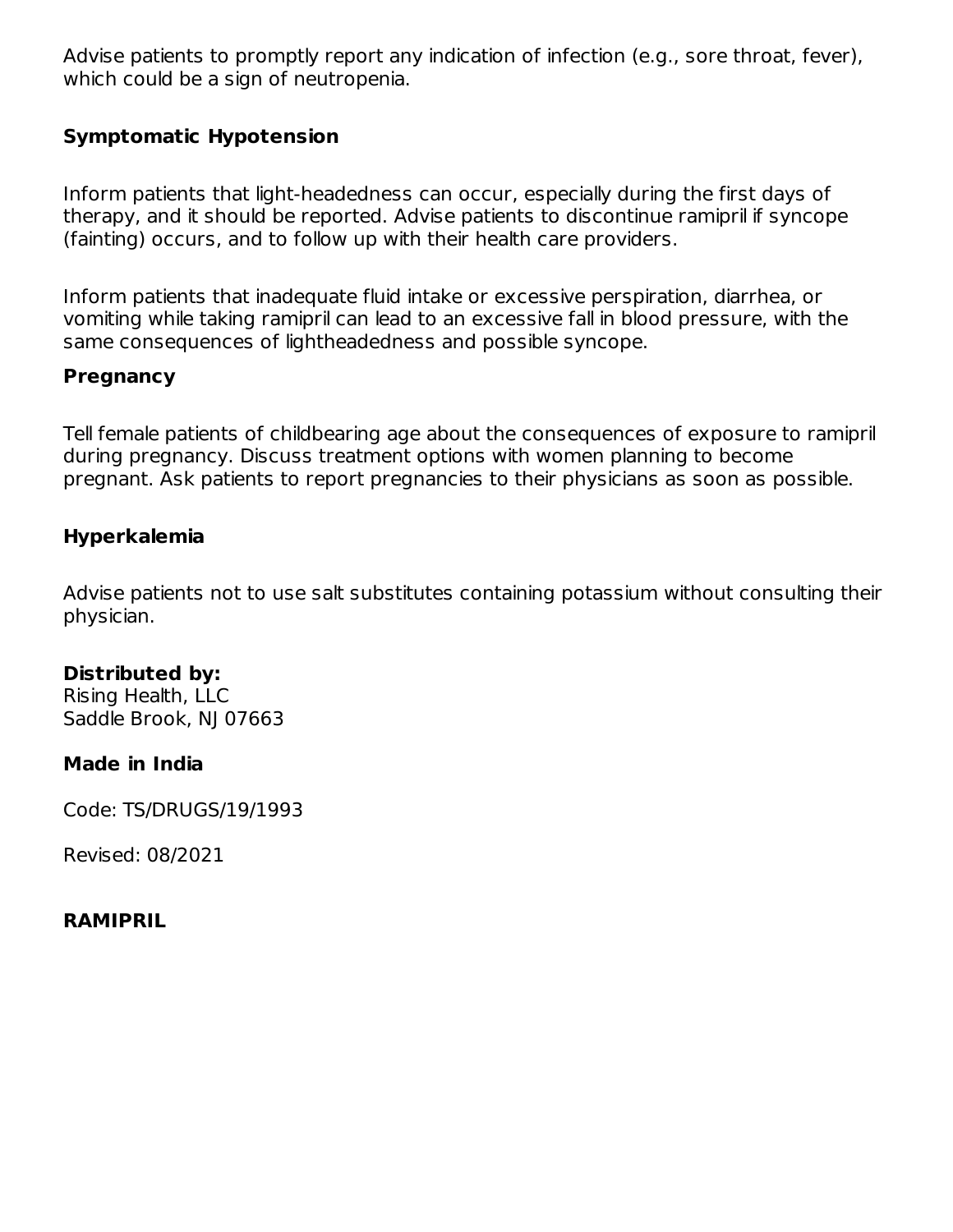| NDC 50090-5730-0<br>Solutions, LLC<br>Product No.<br>6112-0<br>LOT<br>RAMIPRIL<br>10 MG                                |  |
|------------------------------------------------------------------------------------------------------------------------|--|
| <b>EACH HARD GELATIN CAPSULE</b><br>CONTAINS: RAMIPRIL USP 10 MG.<br>STORE AT 68 TO 77 DEGREES F<br><b>30 CAPSULES</b> |  |
| 1350090573008<br><b>AFKAGE</b><br>A-S Medication Solutions<br>Libertyville, IL 60048<br>SOURCE NDC: 57237 - 225 - 05   |  |

| <b>RAMIPRIL</b>                                            |                                          |                     |                              |                 |                          |          |                           |
|------------------------------------------------------------|------------------------------------------|---------------------|------------------------------|-----------------|--------------------------|----------|---------------------------|
| ramipril capsule                                           |                                          |                     |                              |                 |                          |          |                           |
|                                                            |                                          |                     |                              |                 |                          |          |                           |
| <b>Product Information</b>                                 |                                          |                     |                              |                 |                          |          |                           |
| <b>Product Type</b>                                        | <b>HUMAN PRESCRIPTION</b><br><b>DRUG</b> |                     | <b>Item Code</b><br>(Source) |                 | 225)                     |          | NDC:50090-5730(NDC:57237- |
| <b>Route of Administration</b>                             | ORAL                                     |                     |                              |                 |                          |          |                           |
|                                                            |                                          |                     |                              |                 |                          |          |                           |
|                                                            |                                          |                     |                              |                 |                          |          |                           |
| <b>Active Ingredient/Active Moiety</b>                     |                                          |                     |                              |                 |                          |          |                           |
|                                                            | <b>Ingredient Name</b>                   |                     |                              |                 | <b>Basis of Strength</b> |          | <b>Strength</b>           |
| RAMIPRIL (UNII: L35JN3I7SJ) (RAMIPRILAT - UNII:6N5U4QFC3G) |                                          |                     |                              | <b>RAMIPRIL</b> |                          |          | 10 <sub>mg</sub>          |
|                                                            |                                          |                     |                              |                 |                          |          |                           |
|                                                            |                                          |                     |                              |                 |                          |          |                           |
| <b>Inactive Ingredients</b>                                |                                          |                     |                              |                 |                          |          |                           |
|                                                            | <b>Ingredient Name</b>                   |                     |                              |                 |                          |          | <b>Strength</b>           |
| <b>STARCH, CORN (UNII: O8232NY3SJ)</b>                     |                                          |                     |                              |                 |                          |          |                           |
| <b>SILICON DIOXIDE (UNII: ETJ7Z6XBU4)</b>                  |                                          |                     |                              |                 |                          |          |                           |
| GELATIN, UNSPECIFIED (UNII: 2G86QN327L)                    |                                          |                     |                              |                 |                          |          |                           |
| SODIUM LAURYL SULFATE (UNII: 368GB5141J)                   |                                          |                     |                              |                 |                          |          |                           |
| TITANIUM DIOXIDE (UNII: 15FIX9V2JP)                        |                                          |                     |                              |                 |                          |          |                           |
| FERROSOFERRIC OXIDE (UNII: XM0M87F357)                     |                                          |                     |                              |                 |                          |          |                           |
| <b>SHELLAC (UNII: 46N107B710)</b>                          |                                          |                     |                              |                 |                          |          |                           |
| FD&C BLUE NO. 1 (UNII: H3R47K3TBD)                         |                                          |                     |                              |                 |                          |          |                           |
|                                                            |                                          |                     |                              |                 |                          |          |                           |
| <b>Product Characteristics</b>                             |                                          |                     |                              |                 |                          |          |                           |
| Color                                                      | <b>BLUE</b>                              | <b>Score</b>        |                              |                 |                          | no score |                           |
| <b>Shape</b>                                               | <b>CAPSULE</b>                           | <b>Size</b>         |                              |                 |                          | 15mm     |                           |
| Flavor                                                     |                                          | <b>Imprint Code</b> |                              |                 |                          | D;08     |                           |
| <b>Contains</b>                                            |                                          |                     |                              |                 |                          |          |                           |
|                                                            |                                          |                     |                              |                 |                          |          |                           |
|                                                            |                                          |                     |                              |                 |                          |          |                           |